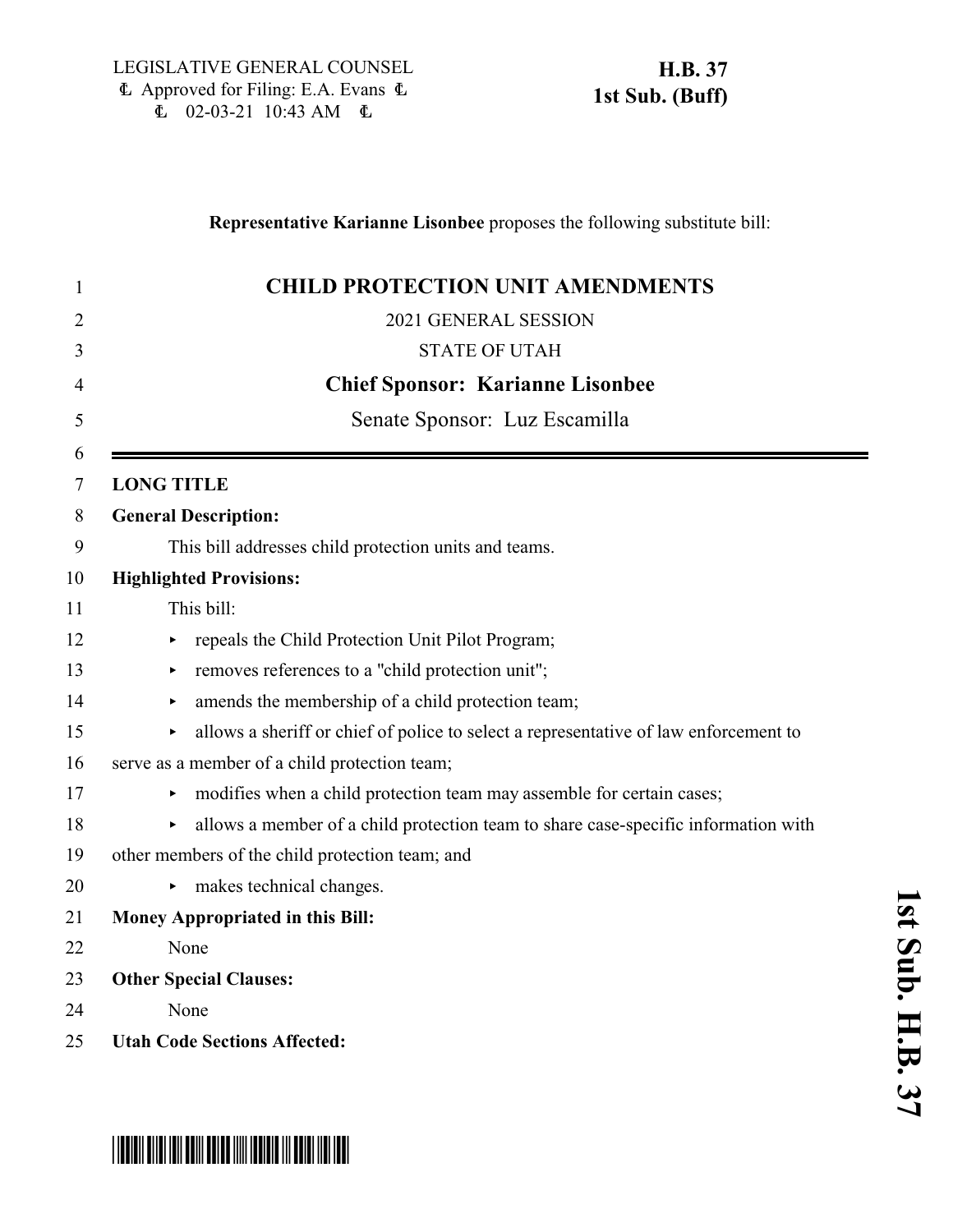<span id="page-1-0"></span>

| 26 | <b>AMENDS:</b>                                                                              |
|----|---------------------------------------------------------------------------------------------|
| 27 | 10-3-913, as last amended by Laws of Utah 2019, Chapter 472                                 |
| 28 | 17-22-2, as last amended by Laws of Utah 2019, Chapter 197                                  |
| 29 | 62A-4a-101, as last amended by Laws of Utah 2019, Chapters 259 and 335                      |
| 30 | 62A-4a-202.3, as last amended by Laws of Utah 2017, Chapter 459                             |
| 31 | 62A-4a-202.8, as last amended by Laws of Utah 2017, Chapter 459                             |
| 32 | 62A-4a-409, as last amended by Laws of Utah 2020, Fifth Special Session, Chapter 20         |
| 33 | 62A-4a-412, as last amended by Laws of Utah 2020, Chapters 193 and 258                      |
| 34 | 63I-1-262, as last amended by Laws of Utah 2020, Chapters 154, 303, 304, and 358            |
| 35 | 78A-6-322, as last amended by Laws of Utah 2017, Chapter 459                                |
| 36 | <b>REPEALS:</b>                                                                             |
| 37 | 62A-4a-202.9, as last amended by Laws of Utah 2020, Chapter 354                             |
| 38 |                                                                                             |
| 39 | Be it enacted by the Legislature of the state of Utah:                                      |
| 40 | Section 1. Section 10-3-913 is amended to read:                                             |
| 41 | 10-3-913. Authority of chief of police -- Oversight.                                        |
| 42 | (1) The chief of police has the same authority as the sheriff within the boundaries of      |
| 43 | the municipality of appointment. The chief has authority to:                                |
| 44 | (a) suppress riots, disturbances, and breaches of the peace;                                |
| 45 | (b) apprehend all persons violating state laws or city ordinances;                          |
| 46 | (c) diligently discharge his duties and enforce all ordinances of the city to preserve the  |
| 47 | peace, good order, and protection of the rights and property of all persons;                |
| 48 | (d) attend the municipal justice court located within the city when required, provide       |
| 49 | security for the court, and obey its orders and directions; and                             |
| 50 | (e) [create a] select a representative of law enforcement to serve as a member of a child   |
| 51 | protection $[\text{unit}]$ team, as defined in Section $62A-4a-101$ .                       |
| 52 | (2) This section is not a limitation of a police chief's statewide authority as otherwise   |
| 53 | provided by law.                                                                            |
| 54 | (3) The chief of police shall adopt a written policy that prohibits the stopping,           |
| 55 | detention, or search of any person when the action is solely motivated by considerations of |
| 56 | race, color, ethnicity, age, or gender.                                                     |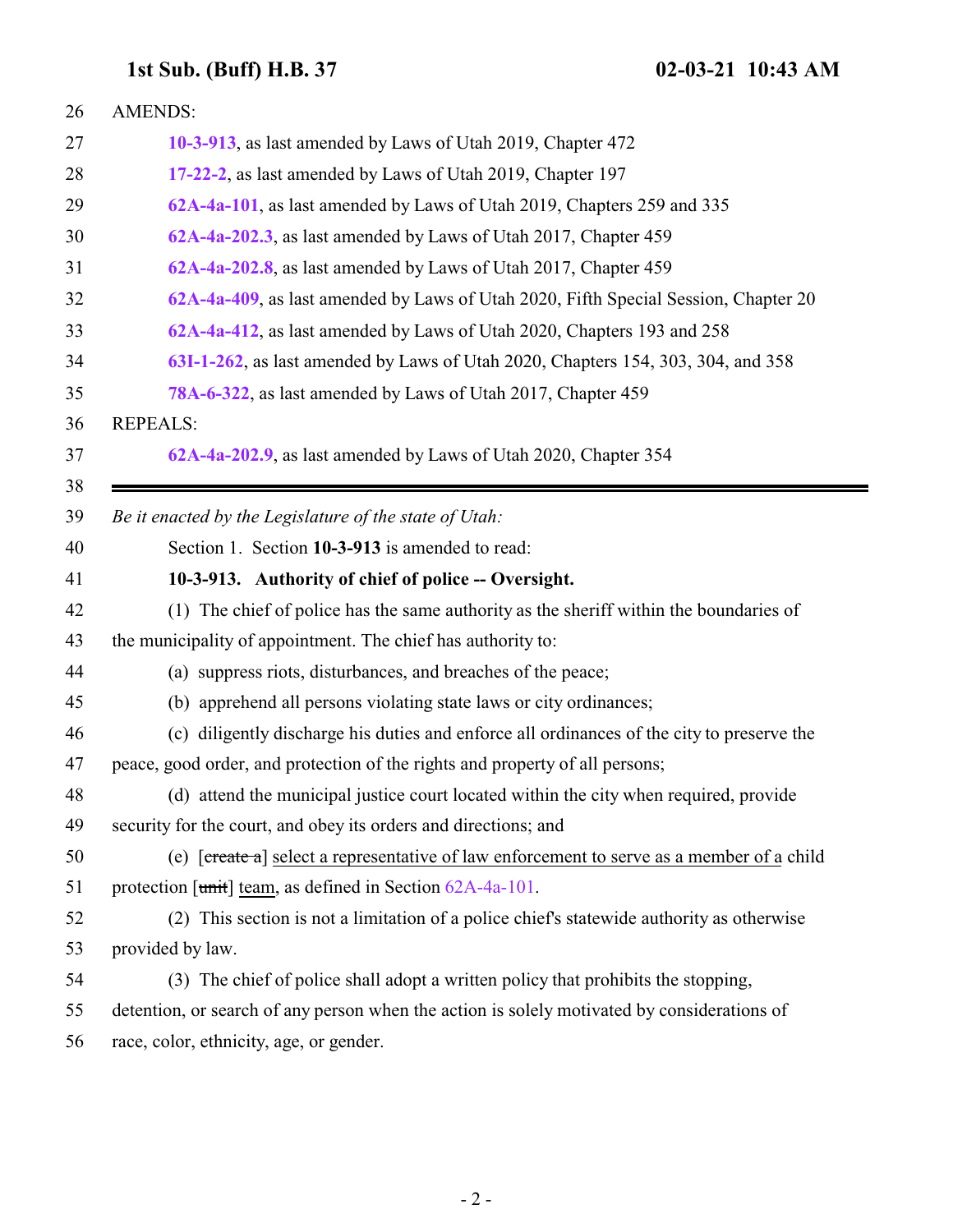| 57 | (4) (a) Notwithstanding Sections $10-3-918$ and $10-3-919$ , a municipality may not        |
|----|--------------------------------------------------------------------------------------------|
| 58 | establish a board, committee, or other entity that:                                        |
| 59 | (i) has authority independent of the chief of police; and                                  |
| 60 | (ii) (A) has authority to overrule a hiring or appointment proposal of the chief of        |
| 61 | police;                                                                                    |
| 62 | (B) is required to review or approve a police department's rules, regulations, policies,   |
| 63 | or procedures in order for the rules, regulations, policies, or procedures to take effect; |
| 64 | (C) has authority to veto a new policy, or strike down an existing policy, established     |
| 65 | under the authority of the chief of police;                                                |
| 66 | (D) is required to review or approve a police department's budget in order for the         |
| 67 | budget to take effect; or                                                                  |
| 68 | (E) has authority to review or approve a contract the police department makes with a       |
| 69 | police union or other organization.                                                        |
| 70 | (b) Nothing in this Subsection (4):                                                        |
| 71 | (i) limits the authority the Utah Code provides over the chief of police;                  |
| 72 | (ii) prohibits the municipal council or chief executive officer from taking a lawful       |
| 73 | action described in Subsection $(4)(a)(ii)$ that is allowed by law; or                     |
| 74 | (iii) limits the authority of a civil service commission established in accordance with    |
| 75 | Title 10, Chapter 3, Part 10, Civil Service Commission.                                    |
| 76 | (5) Subject to Subsection (4), a municipality may establish a board, committee, or other   |
| 77 | entity that relates to the provision of law enforcement services and that has authority    |
| 78 | independent of the chief of police if the municipality:                                    |
| 79 | (a) directly appoints the board, committee, or other entity's members; and                 |
| 80 | (b) provides direct oversight of the board, committee, or other entity.                    |
| 81 | Section 2. Section 17-22-2 is amended to read:                                             |
| 82 | 17-22-2. Sheriff -- General duties.                                                        |
| 83 | $(1)$ The sheriff shall:                                                                   |
| 84 | (a) preserve the peace;                                                                    |
| 85 | (b) make all lawful arrests;                                                               |
| 86 | (c) attend in person or by deputy the Supreme Court and the Court of Appeals when          |
|    |                                                                                            |

required or when the court is held within his county, all courts of record, and court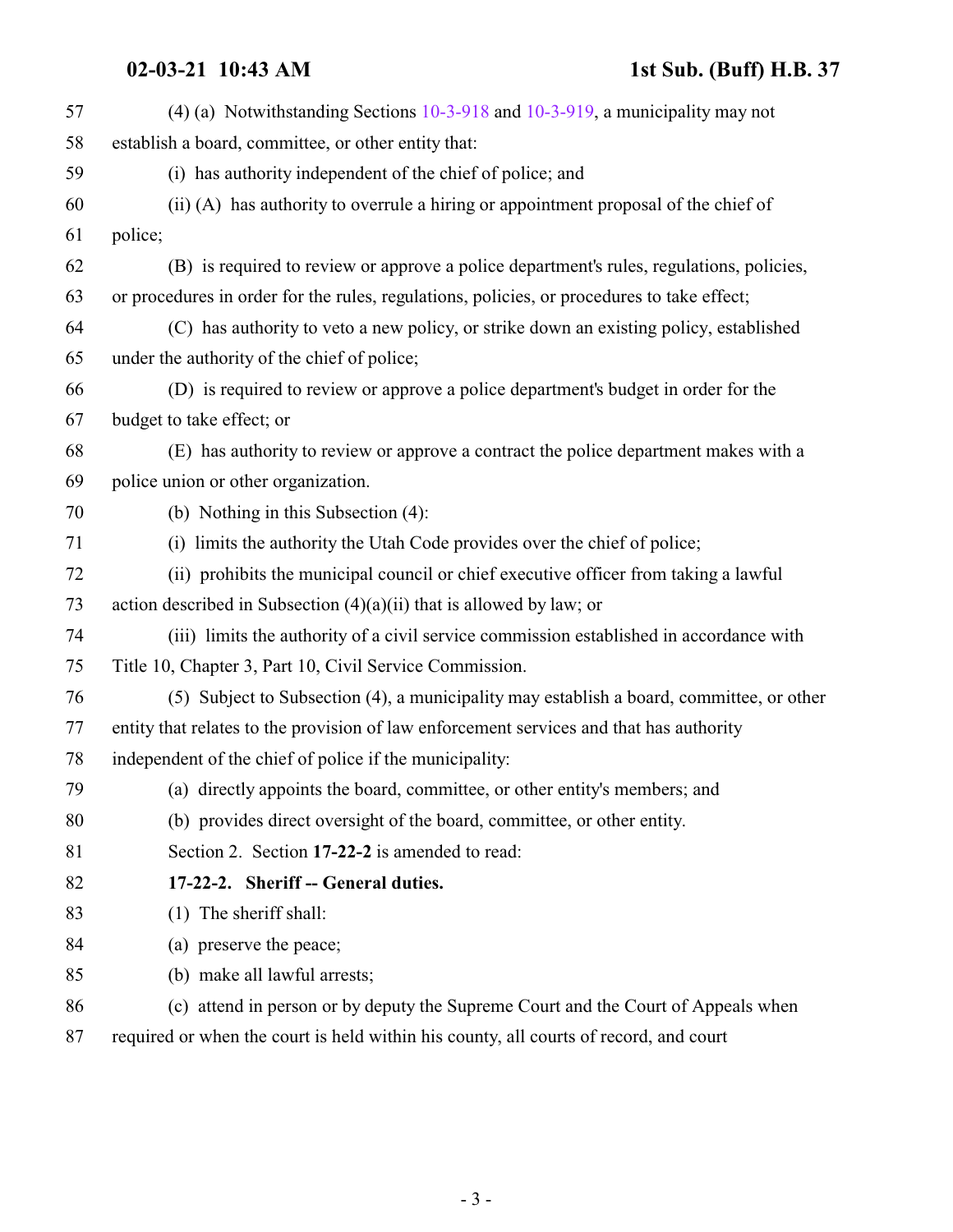commissioner and referee sessions held within his county, obey their lawful orders and directions, and comply with the court security rule, Rule 3-414, of the Utah Code of Judicial Administration; (d) upon request of the juvenile court, aid the court in maintaining order during hearings and transport a minor to and from youth corrections facilities, other institutions, or other designated places; (e) attend county justice courts if the judge finds that the matter before the court requires the sheriff's attendance for security, transportation, and escort of jail prisoners in his custody, or for the custody of jurors; (f) command the aid of as many inhabitants of his county as he considers necessary in the execution of these duties; (g) take charge of and keep the county jail and the jail prisoners; (h) receive and safely keep all persons committed to his custody, file and preserve the commitments of those persons, and record the name, age, place of birth, and description of each person committed; (i) release on the record all attachments of real property when the attachment he receives has been released or discharged; (j) endorse on all process and notices the year, month, day, hour, and minute of reception, and, upon payment of fees, issue a certificate to the person delivering process or notice showing the names of the parties, title of paper, and the time of receipt; (k) serve all process and notices as prescribed by law; (l) if he makes service of process or notice, certify on the process or notices the manner, time, and place of service, or, if he fails to make service, certify the reason upon the process or notice, and return them without delay; (m) extinguish fires occurring in the undergrowth, trees, or wooded areas on the public land within his county; (n) perform as required by any contracts between the county and private contractors for management, maintenance, operation, and construction of county jails entered into under the authority of Section [17-53-311](http://le.utah.gov/UtahCode/SectionLookup.jsp?section=17-53-311&session=2021GS); (o) for the sheriff of a county of the second through sixth class that enters into an interlocal agreement for law enforcement service under Title 11, Chapter 13, Interlocal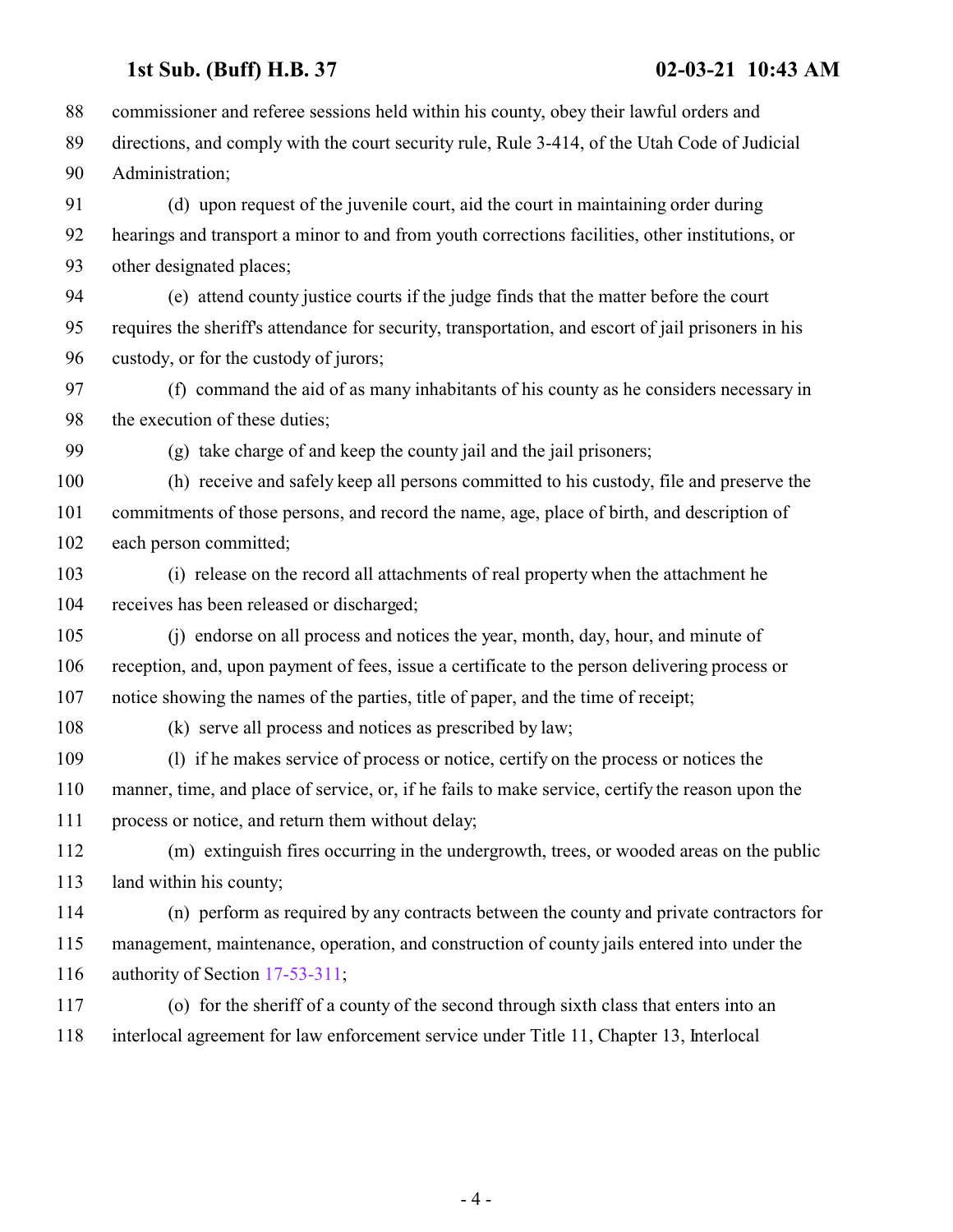| 119 | Cooperation Act, provide law enforcement service as provided in the interlocal agreement;              |
|-----|--------------------------------------------------------------------------------------------------------|
| 120 | (p) manage search and rescue services in his county;                                                   |
| 121 | (q) obtain saliva DNA specimens as required under Section 53-10-404;                                   |
| 122 | $(r)$ on or before January 1, 2003, adopt a written policy that prohibits the stopping,                |
| 123 | detention, or search of any person when the action is solely motivated by considerations of            |
| 124 | race, color, ethnicity, age, or gender;                                                                |
| 125 | (s) [create a child protection unit, as defined in Section $62A-4a-101$ , if the sheriff               |
| 126 | determines that creation of a child protection unit is warranted] as applicable, select a              |
| 127 | representative of law enforcement to serve as a member of a child protection team, as defined          |
| 128 | in Section $62A-4a-101$ ; and                                                                          |
| 129 | (t) perform any other duties that are required by law.                                                 |
| 130 | (2) Violation of Subsection $(1)(i)$ is a class C misdemeanor. Violation of any other                  |
| 131 | subsection under Subsection (1) is a class A misdemeanor.                                              |
| 132 | $(3)$ (a) As used in this Subsection (3):                                                              |
| 133 | (i) "Police interlocal entity" has the same meaning as defined in Sections $17-30-3$ and               |
| 134 | $17 - 30a - 102$ .                                                                                     |
| 135 | (ii) "Police local district" has the same meaning as defined in Section 17-30-3.                       |
| 136 | (b) Except as provided in Subsections $(3)(c)$ and $11-13-202(4)$ , a sheriff in a county              |
| 137 | which includes within its boundary a police local district or police interlocal entity, or both:       |
| 138 | (i) serves as the chief executive officer of each police local district and police interlocal          |
| 139 | entity within the county with respect to the provision of law enforcement service within the           |
| 140 | boundary of the police local district or police interlocal entity, respectively; and                   |
| 141 | (ii) is subject to the direction of the police local district board of trustees or police              |
| 142 | interlocal entity governing body, as the case may be, as and to the extent provided by                 |
| 143 | agreement between the police local district or police interlocal entity, respectively, and the         |
| 144 | sheriff.                                                                                               |
| 145 | (c) Notwithstanding Subsection $(3)(b)$ , and except as provided in Subsection                         |
| 146 | $11-13-202(4)$ , if a police interlocal entity or police local district enters an interlocal agreement |
| 147 | with a public agency, as defined in Section $11-13-103$ , for the provision of law enforcement         |
| 148 | service, the sheriff:                                                                                  |
| 149 | (i) does not serve as the chief executive officer of any interlocal entity created under               |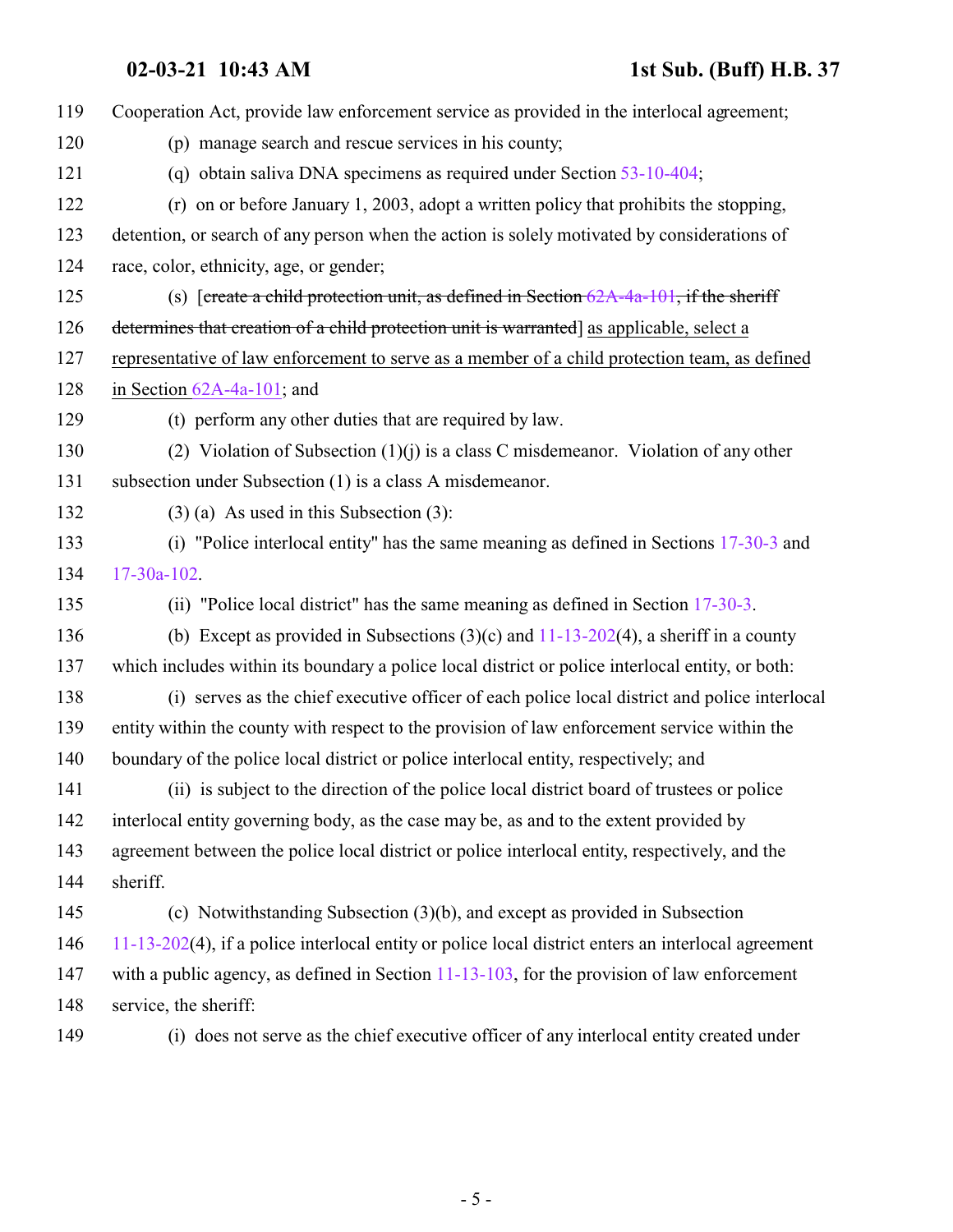| 150  | that interlocal agreement, unless the agreement provides for the sheriff to serve as the chief                                                              |
|------|-------------------------------------------------------------------------------------------------------------------------------------------------------------|
| 151  | executive officer; and                                                                                                                                      |
| 152  | (ii) shall provide law enforcement service under that interlocal agreement as provided                                                                      |
| 153  | in the agreement.                                                                                                                                           |
| 154  | Section 3. Section 62A-4a-101 is amended to read:                                                                                                           |
| 155  | 62A-4a-101. Definitions.                                                                                                                                    |
| 156  | As used in this chapter:                                                                                                                                    |
| 157  | (1) "Abuse" means the same as that term is defined in Section 78A-6-105.                                                                                    |
| 158  | (2) "Adoption services" means:                                                                                                                              |
| 159  | (a) placing children for adoption;                                                                                                                          |
| 160  | (b) subsidizing adoptions under Section $62A-4a-105$ ;                                                                                                      |
| 161  | (c) supervising adoption placements until the adoption is finalized by the court;                                                                           |
| 162  | (d) conducting adoption studies;                                                                                                                            |
| 163  | (e) preparing adoption reports upon request of the court; and                                                                                               |
| 164  | (f) providing postadoptive placement services, upon request of a family, for the                                                                            |
| 165  | purpose of stabilizing a possible disruptive placement.                                                                                                     |
| 166  | (3) "Child" means, except as provided in Part 7, Interstate Compact on Placement of                                                                         |
| 167  | Children, a person under 18 years of age.                                                                                                                   |
| 168  | (4) "Child protection team" means a team consisting of:                                                                                                     |
| 169  | (a) the caseworker assigned to the case;                                                                                                                    |
| 170  | (b) if applicable, the caseworker who made the decision to remove the child;                                                                                |
| 171  | (c) a representative of the school or school district where the child attends school;                                                                       |
| 172  | (d) if applicable, the $[peace offer]$ law enforcement officer who removed the child                                                                        |
| 173  | from the home;                                                                                                                                              |
| 174  | (e) a representative of the appropriate Children's Justice Center, if one is established                                                                    |
| 175  | within the county where the child resides;                                                                                                                  |
| 176  | (f) if appropriate, and known to the division, a therapist or counselor who is familiar                                                                     |
| 177  | with the child's circumstances;                                                                                                                             |
| 178  | $\hat{S} \rightarrow$ [(g)] $\leftarrow \hat{S}$ [members of a child protection unit] $\hat{S} \rightarrow$ [a vietim advocate;] $\leftarrow \hat{S}$ [and] |
| 179  | $\hat{S} \rightarrow [\frac{h}{m}]$ (g) $\leftarrow \hat{S}$ if appropriate, a representative of law enforcement selected by the chief of                   |
| 179a | police or                                                                                                                                                   |
| 180  | sheriff in the city or county where the child resides; and                                                                                                  |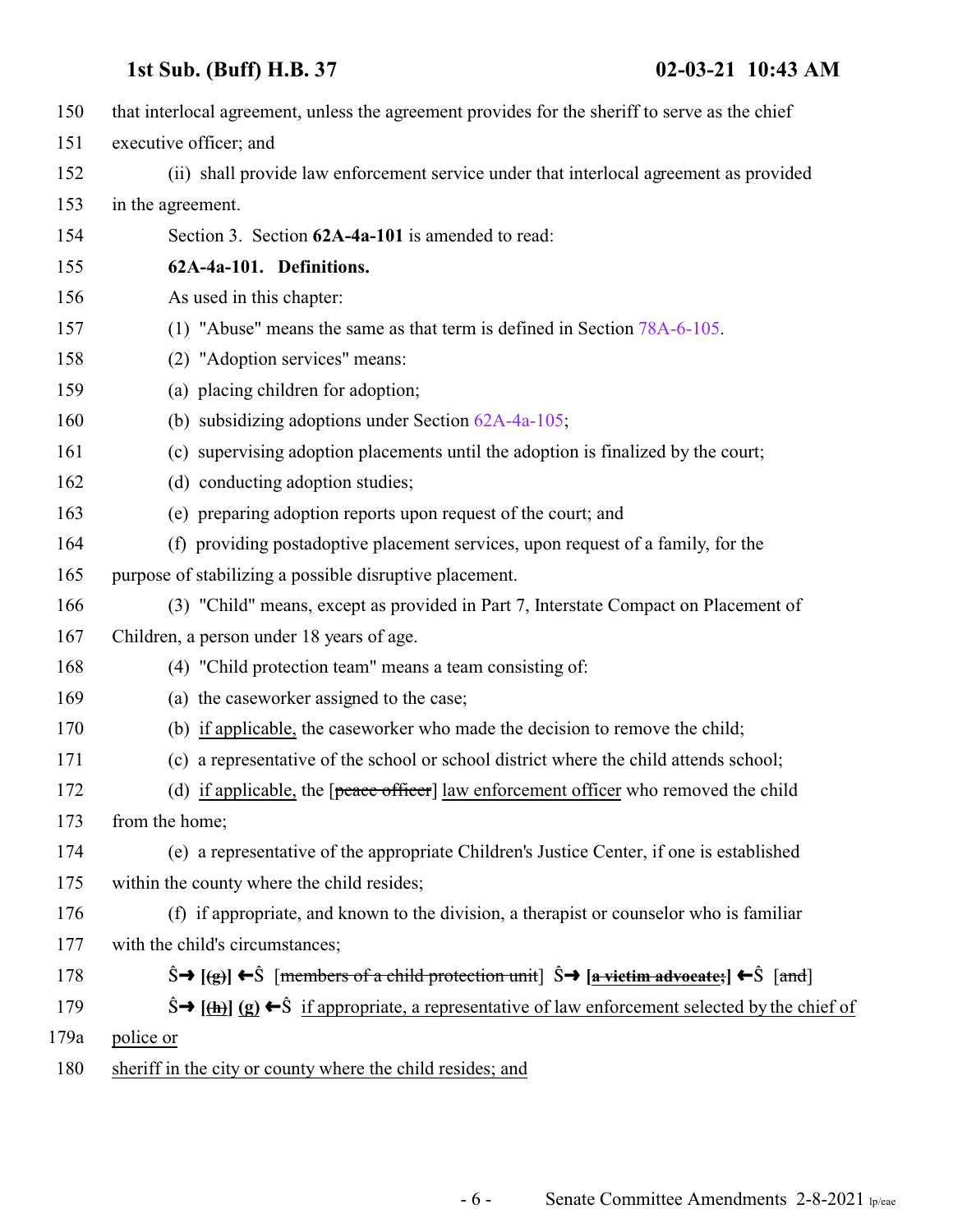# **02-03-21 10:43 AM 1st Sub. (Buff) H.B. 37**

| 181  | $\hat{S} \rightarrow [H] \leftarrow \hat{S}$ (h) $\hat{S} \rightarrow [H \rightarrow \hat{S}]$ any other individuals determined appropriate and necessary |
|------|-----------------------------------------------------------------------------------------------------------------------------------------------------------|
| 181a | by the team                                                                                                                                               |
| 182  | coordinator and chair.                                                                                                                                    |
| 183  | $(5)$ "Child protection unit" means any unit created by a chief of police or a sheriff of a                                                               |
| 184  | city, town, metro township, or county that is composed of at least the following individuals                                                              |
| 185  | who are trained in the prevention, identification, and treatment of abuse or neglect:                                                                     |
| 186  | $[(a)$ a law enforcement officer, as defined in Section 53-13-103; and                                                                                    |
| 187  | $(6)$ a child advocate selected by the chief of police or a sheriff.                                                                                      |
| 188  | $[$ (6)] (5) (a) "Chronic abuse" means repeated or patterned abuse.                                                                                       |
| 189  | (b) "Chronic abuse" does not mean an isolated incident of abuse.                                                                                          |
| 190  | $[\overline{(+)}]$ (6) (a) "Chronic neglect" means repeated or patterned neglect.                                                                         |
| 191  | (b) "Chronic neglect" does not mean an isolated incident of neglect.                                                                                      |
| 192  | $\left[\frac{1}{2}\left(7\right)$ "Consult" means an interaction between two persons in which the initiating                                              |
| 193  | person:                                                                                                                                                   |
| 194  | (a) provides information to another person;                                                                                                               |
| 195  | (b) provides the other person an opportunity to respond; and                                                                                              |
| 196  | (c) takes the other person's response, if any, into consideration.                                                                                        |
| 197  | $[\langle 9 \rangle]$ (8) "Consumer" means a person who receives services offered by the division in                                                      |
| 198  | accordance with this chapter.                                                                                                                             |
| 199  | $[\frac{(10)}{(9)}]$ (9) "Custody," with regard to the division, means the custody of a minor in the                                                      |
| 200  | division as of the date of disposition.                                                                                                                   |
| 201  | $[\frac{(11)}{(10)}]$ "Day-care services" means care of a child for a portion of the day which is                                                         |
| 202  | less than 24 hours:                                                                                                                                       |
| 203  | (a) in the child's own home by a responsible person; or                                                                                                   |
| 204  | (b) outside of the child's home in a:                                                                                                                     |
| 205  | (i) day-care center;                                                                                                                                      |
| 206  | (ii) family group home; or                                                                                                                                |
| 207  | (iii) family child care home.                                                                                                                             |
| 208  | $[$ (12) $]$ (11) "Dependent child" or "dependency" means a child, or the condition of a                                                                  |
| 209  | child, who is homeless or without proper care through no fault of the child's parent, guardian,                                                           |
| 210  | or custodian.                                                                                                                                             |
| 211  | $[\frac{(13)}{(12)}]$ "Director" means the director of the Division of Child and Family Services.                                                         |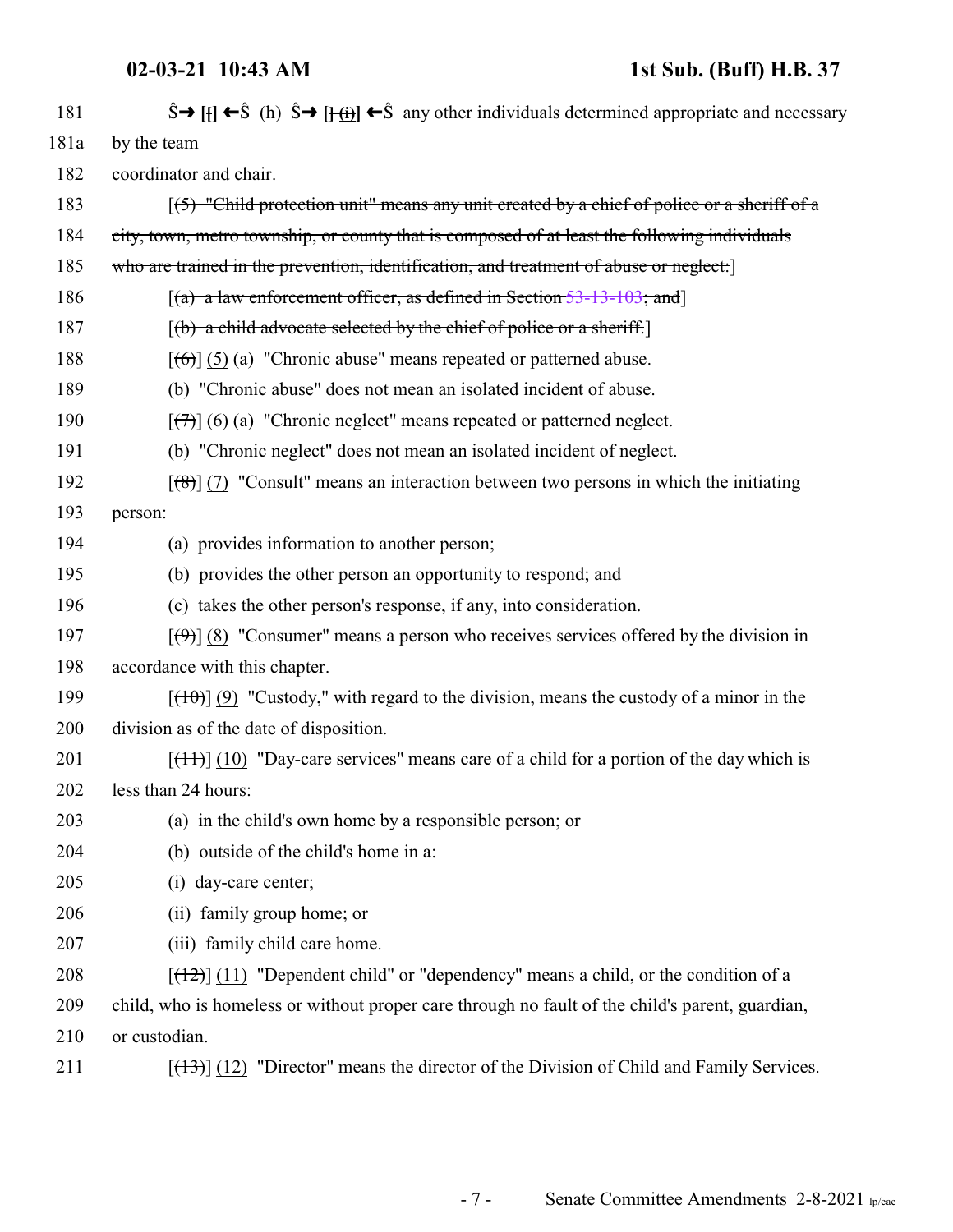| 212 | $[$ (14+)] (13) "Division" means the Division of Child and Family Services.                                                     |
|-----|---------------------------------------------------------------------------------------------------------------------------------|
| 213 | $[ (14)$ "Domestic violence services" means:                                                                                    |
| 214 | (a) temporary shelter, treatment, and related services to:                                                                      |
| 215 | (i) a person who is a victim of abuse, as defined in Section $78B-7-102$ ; and                                                  |
| 216 | (ii) the dependent children of a person who is a victim of abuse, as defined in Section                                         |
| 217 | 78B-7-102; and                                                                                                                  |
| 218 | (b) treatment services for a person who is alleged to have committed, has been                                                  |
| 219 | convicted of, or has pled guilty to, an act of domestic violence as defined in Section 77-36-1.                                 |
| 220 | $[ (16) ] (15)$ "Harm" means the same as that term is defined in Section 78A-6-105.                                             |
| 221 | $[ (17) ]$ (16) "Homemaking service" means the care of individuals in their domiciles, and                                      |
| 222 | help given to individual caretaker relatives to achieve improved household and family                                           |
| 223 | management through the services of a trained homemaker.                                                                         |
| 224 | $[ (18) ]$ (17) "Incest" means the same as that term is defined in Section 78A-6-105.                                           |
| 225 | $[$ (19)] (18) "Indian child" means the same as that term is defined in 25 U.S.C. Sec.                                          |
| 226 | 1903.                                                                                                                           |
| 227 | $[2\theta]$ (19) "Indian tribe" means the same as that term is defined in 25 U.S.C. Sec.                                        |
| 228 | 1903.                                                                                                                           |
| 229 | $[\frac{(21)}{(20)}]$ "Minor" means, except as provided in Part 7, Interstate Compact on                                        |
| 230 | Placement of Children:                                                                                                          |
| 231 | $(a)$ a child; or                                                                                                               |
| 232 | $(b)$ a person:                                                                                                                 |
| 233 | (i) who is at least 18 years $\lceil \text{of age} \rceil$ old and younger than 21 years $\lceil \text{of age} \rceil$ old; and |
| 234 | (ii) for whom the division has been specifically ordered by the juvenile court to provide                                       |
| 235 | services.                                                                                                                       |
| 236 | $[22]$ (21) "Molestation" means the same as that term is defined in Section 78A-6-105.                                          |
| 237 | $[23]$ (22) "Mutual case" means a case that has been:                                                                           |
| 238 | (a) opened by the division under the division's discretion and procedures;                                                      |
| 239 | (b) opened by the law enforcement agency with jurisdiction over the case; and                                                   |
| 240 | (c) accepted for investigation by [the child protection unit established by the chief of                                        |
| 241 | police or sheriff] a child protection team, as applicable.                                                                      |
| 242 | $[\frac{24}{2}]$ (23) "Natural parent" means a minor's biological or adoptive parent, and                                       |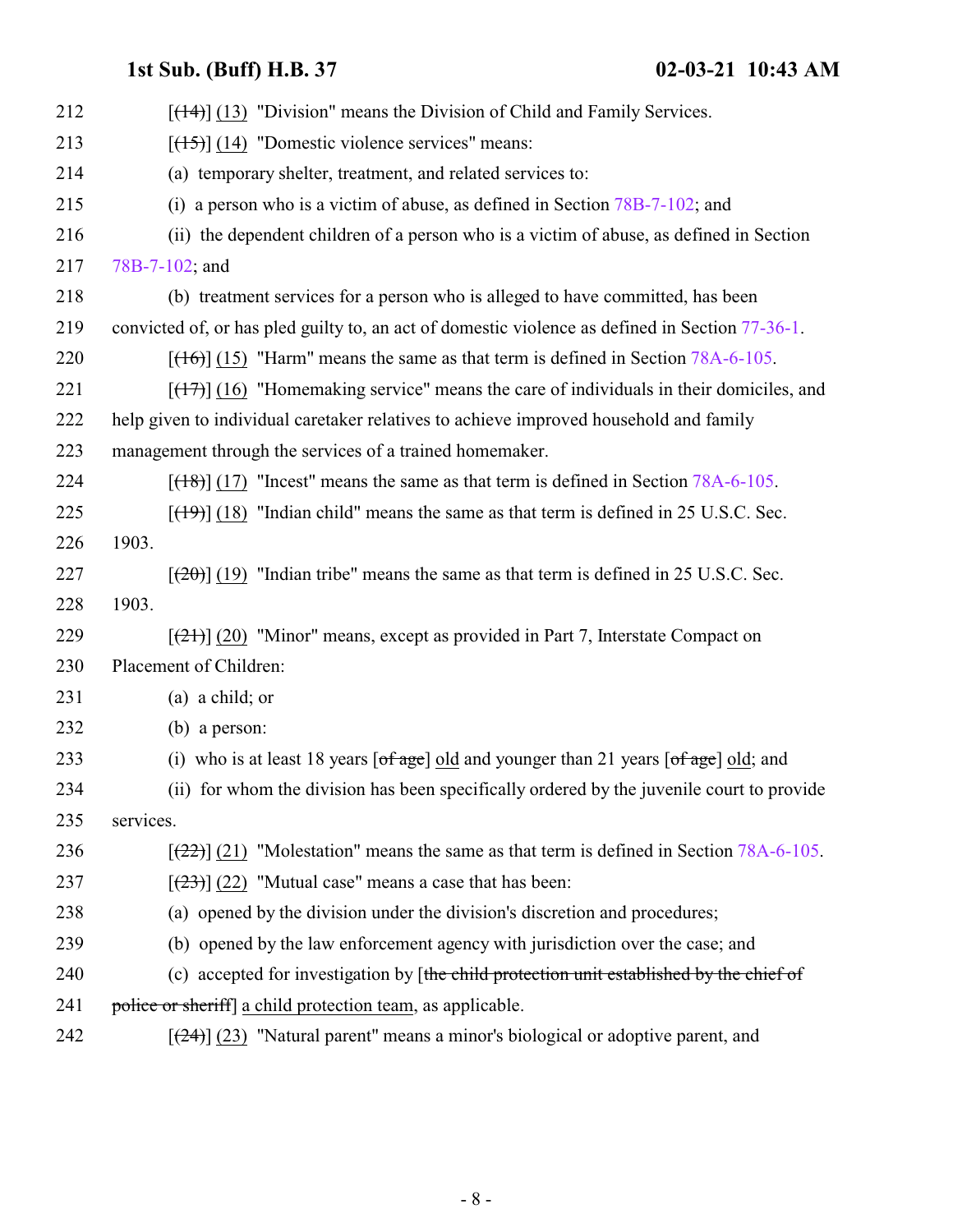| 243 | includes a minor's noncustodial parent.                                                          |
|-----|--------------------------------------------------------------------------------------------------|
| 244 | $[25]$ (24) "Neglect" means the same as that term is defined in Section 78A-6-105.               |
| 245 | $[26]$ (25) "Protective custody," with regard to the division, means the shelter of a            |
| 246 | child by the division from the time the child is removed from the child's home until the earlier |
| 247 | of:                                                                                              |
| 248 | (a) the shelter hearing; or                                                                      |
| 249 | (b) the child's return home.                                                                     |
| 250 | $[27]$ (26) "Protective services" means expedited services that are provided:                    |
| 251 | (a) in response to evidence of neglect, abuse, or dependency of a child;                         |
| 252 | (b) to a cohabitant who is neglecting or abusing a child, in order to:                           |
| 253 | (i) help the cohabitant develop recognition of the cohabitant's duty of care and of the          |
| 254 | causes of neglect or abuse; and                                                                  |
| 255 | (ii) strengthen the cohabitant's ability to provide safe and acceptable care; and                |
| 256 | (c) in cases where the child's welfare is endangered:                                            |
| 257 | (i) to bring the situation to the attention of the appropriate juvenile court and law            |
| 258 | enforcement agency;                                                                              |
| 259 | (ii) to cause a protective order to be issued for the protection of the child, when              |
| 260 | appropriate; and                                                                                 |
| 261 | (iii) to protect the child from the circumstances that endanger the child's welfare              |
| 262 | including, when appropriate:                                                                     |
| 263 | (A) removal from the child's home;                                                               |
| 264 | (B) placement in substitute care; and                                                            |
| 265 | (C) petitioning the court for termination of parental rights.                                    |
| 266 | $[28]$ (27) "Severe abuse" means the same as that term is defined in Section                     |
| 267 | 78A-6-105.                                                                                       |
| 268 | $[29]$ (28) "Severe neglect" means the same as that term is defined in Section                   |
| 269 | 78A-6-105                                                                                        |
| 270 | $[300]$ (29) "Sexual abuse" means the same as that term is defined in Section                    |
| 271 | 78A-6-105                                                                                        |
| 272 | $[34]$ (30) "Sexual exploitation" means the same as that term is defined in Section              |
| 273 | 78A-6-105.                                                                                       |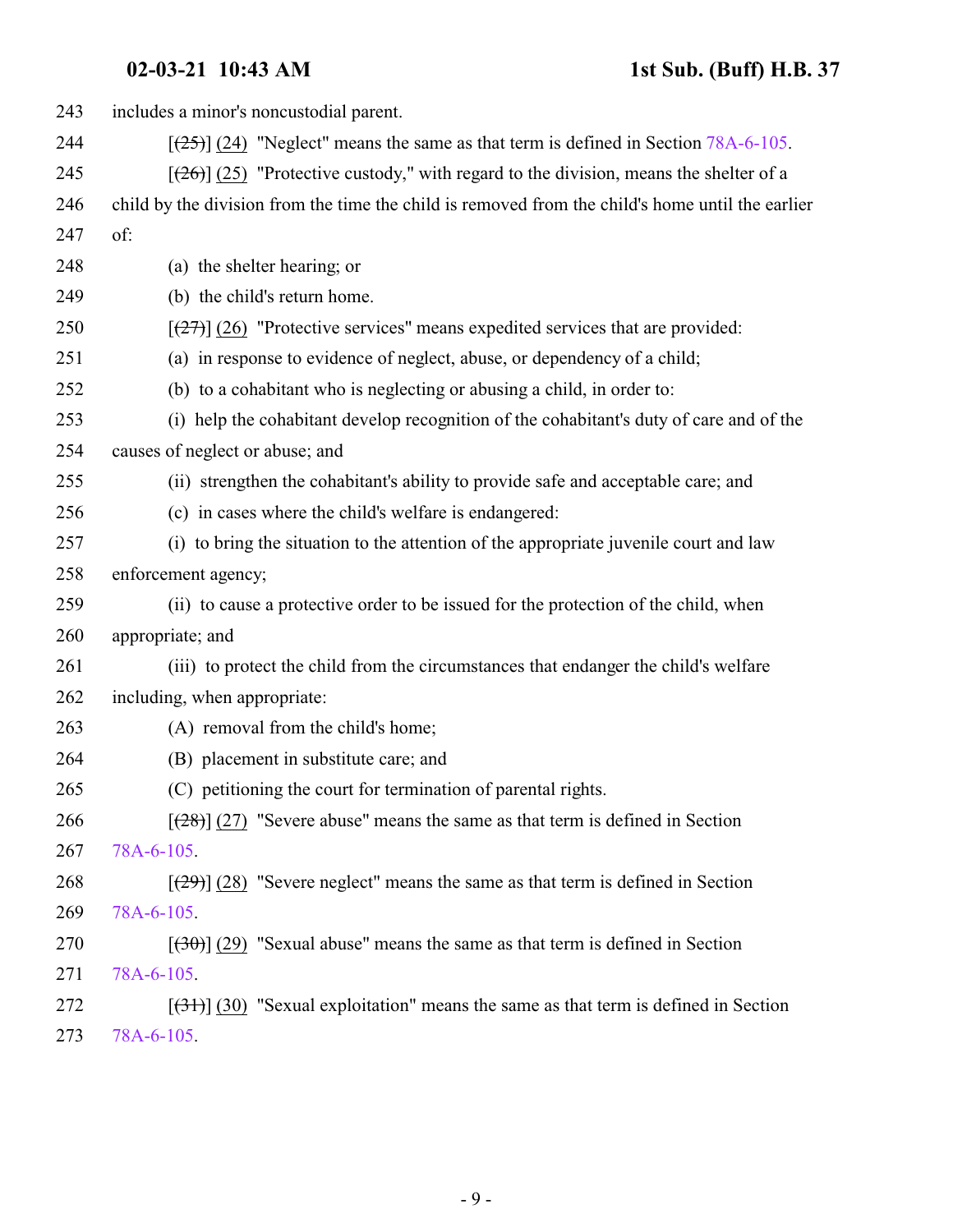$[3274]$  [(32)] (31) "Shelter care" means the temporary care of a minor in a nonsecure facility.  $\left[\frac{(33)}{(32)}\right]$  (32) "Sibling" means a child who shares or has shared at least one parent in common either by blood or adoption.  $[34]$  (33) "Sibling visitation" means services provided by the division to facilitate the interaction between a child in division custody with a sibling of that child.  $[(35)] (34)$  "State" means: (a) a state of the United States; (b) the District of Columbia; (c) the Commonwealth of Puerto Rico; (d) the Virgin Islands; (e) Guam; (f) the Commonwealth of the Northern Mariana Islands; or (g) a territory or possession administered by the United States.  $[(36)]$  (35) "State plan" means the written description of the programs for children, youth, and family services administered by the division in accordance with federal law.  $\left[\frac{(37)}{(36)}\right]$  (36) "Status offense" means a violation of the law that would not be a violation but for the age of the offender.  $[38]$   $[37]$  "Substance abuse" means the same as that term is defined in Section [78A-6-105](http://le.utah.gov/UtahCode/SectionLookup.jsp?section=78a-6-105&session=2021GS).  $\left[\frac{(39)}{(38)}\right]$  (38) "Substantiated" or "substantiation" means a judicial finding based on a preponderance of the evidence that abuse or neglect occurred. Each allegation made or identified in a given case shall be considered separately in determining whether there should be a finding of substantiated.  $[(40)] (39)$  "Substitute care" means: (a) the placement of a minor in a family home, group care facility, or other placement outside the minor's own home, either at the request of a parent or other responsible relative, or upon court order, when it is determined that continuation of care in the minor's own home would be contrary to the minor's welfare; (b) services provided for a minor awaiting placement; and (c) the licensing and supervision of a substitute care facility. [(41)] (40) "Supported" means a finding by the division based on the evidence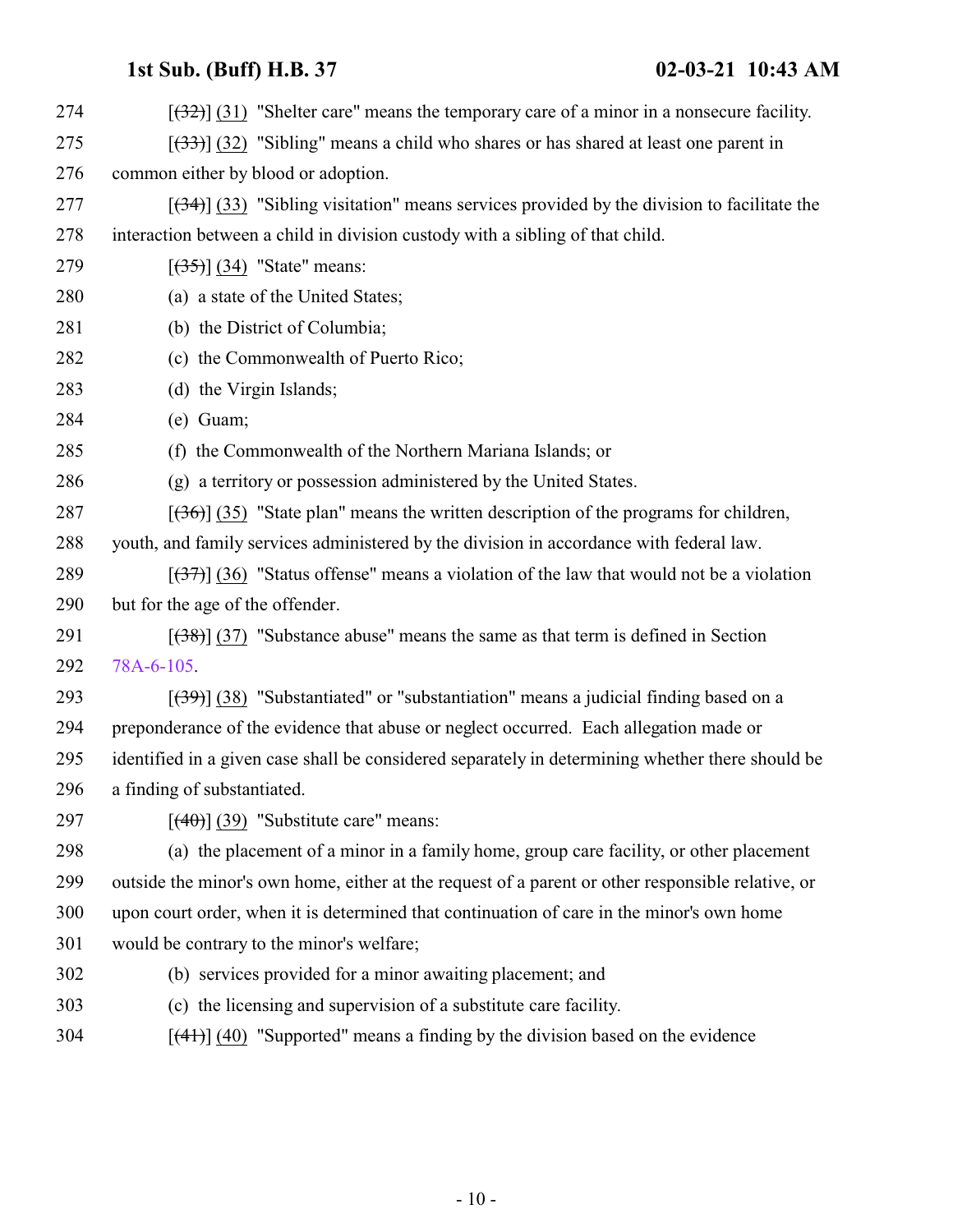## **02-03-21 10:43 AM 1st Sub. (Buff) H.B. 37**

 available at the completion of an investigation that there is a reasonable basis to conclude that abuse, neglect, or dependency occurred. Each allegation made or identified during the course of the investigation shall be considered separately in determining whether there should be a finding of supported.

 [(42)] (41) "Temporary custody," with regard to the division, means the custody of a child in the division from the date of the shelter hearing until disposition.

 $[43]$  (42) "Threatened harm" means the same as that term is defined in Section [78A-6-105](http://le.utah.gov/UtahCode/SectionLookup.jsp?section=78a-6-105&session=2021GS).

313 [(44)] (43) "Transportation services" means travel assistance given to an individual with escort service, if necessary, to and from community facilities and resources as part of a service plan.

 [ $(45)$ ] (44) "Unsubstantiated" means a judicial finding that there is insufficient evidence to conclude that abuse or neglect occurred.

 [(46)] (45) "Unsupported" means a finding by the division at the completion of an investigation that there is insufficient evidence to conclude that abuse, neglect, or dependency occurred. However, a finding of unsupported means also that the division did not conclude that the allegation was without merit.

 [(47)] (46) "Without merit" means a finding at the completion of an investigation by the division, or a judicial finding, that the alleged abuse, neglect, or dependency did not occur, or that the alleged perpetrator was not responsible for the abuse, neglect, or dependency.

Section 4. Section **62A-4a-202.3** is amended to read:

 **62A-4a-202.3. Investigation -- Supported or unsupported reports -- Child in protective custody.**

 (1) When a child is taken into protective custody in accordance with Section [62A-4a-202.1](http://le.utah.gov/UtahCode/SectionLookup.jsp?section=62a-4a-202.1&session=2021GS), [78A-6-106](http://le.utah.gov/UtahCode/SectionLookup.jsp?section=78a-6-106&session=2021GS), or [78A-6-302](http://le.utah.gov/UtahCode/SectionLookup.jsp?section=78a-6-302&session=2021GS), or when the division takes any other action that would require a shelter hearing under Subsection [78A-6-306](http://le.utah.gov/UtahCode/SectionLookup.jsp?section=78a-6-306&session=2021GS)(1), the division shall immediately

initiate an investigation of the:

(a) circumstances of the child; and

- (b) grounds upon which the decision to place the child into protective custody was made.
- (2) The division's investigation shall conform to reasonable professional standards, and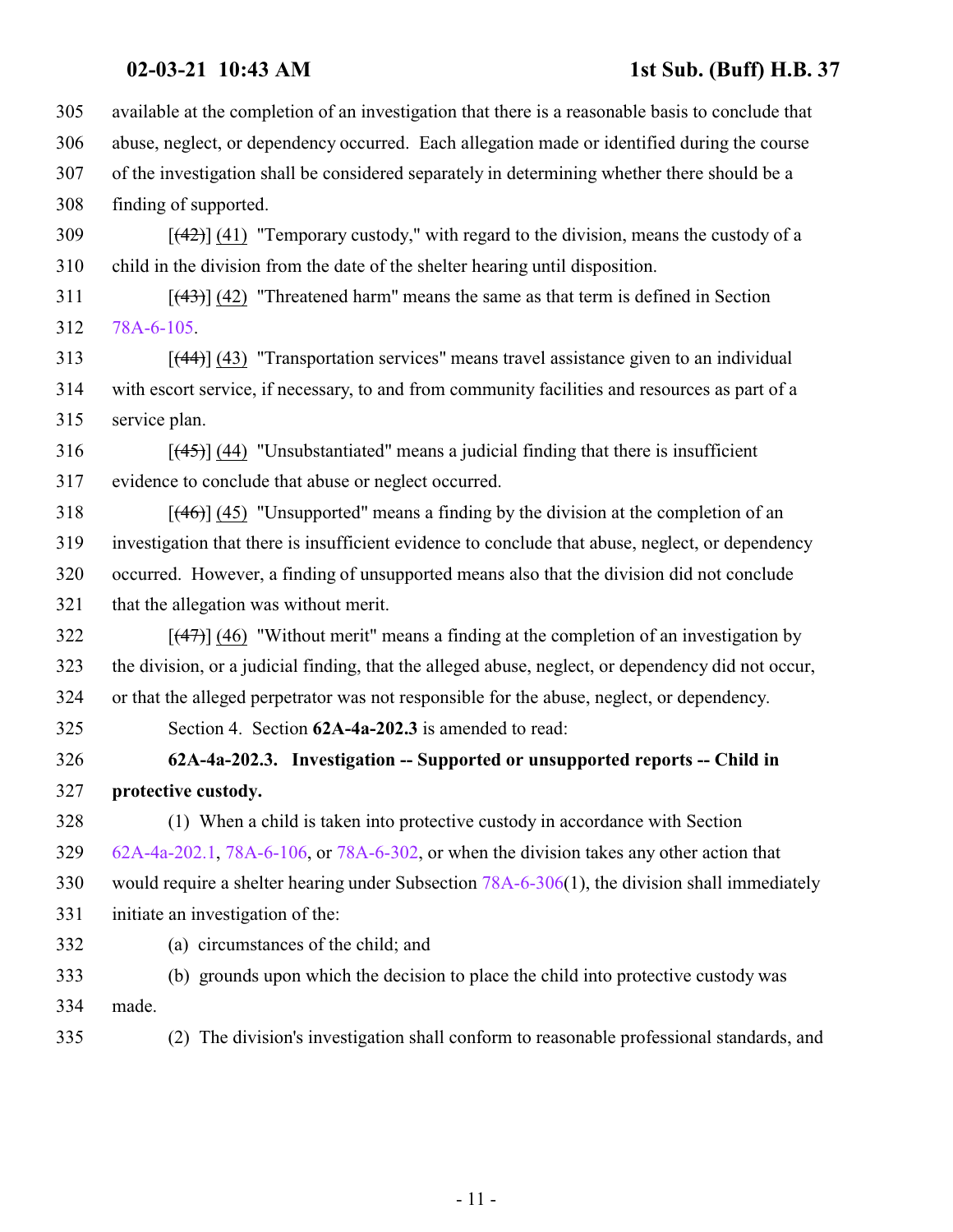| 336 | shall include:                                                                              |
|-----|---------------------------------------------------------------------------------------------|
| 337 | (a) a search for and review of any records of past reports of abuse or neglect involving:   |
| 338 | (i) the same child;                                                                         |
| 339 | (ii) any sibling or other child residing in the same household as the child; and            |
| 340 | (iii) the alleged perpetrator;                                                              |
| 341 | (b) with regard to a child who is five years of age or older, a personal interview with     |
| 342 | the child:                                                                                  |
| 343 | (i) outside of the presence of the alleged perpetrator; and                                 |
| 344 | (ii) conducted in accordance with the requirements of Subsection (7);                       |
| 345 | (c) if a parent or guardian can be located, an interview with at least one of the child's   |
| 346 | parents or guardian;                                                                        |
| 347 | (d) an interview with the person who reported the abuse, unless the report was made         |
| 348 | anonymously;                                                                                |
| 349 | (e) where possible and appropriate, interviews with other third parties who have had        |
| 350 | direct contact with the child, including:                                                   |
| 351 | (i) school personnel; and                                                                   |
| 352 | (ii) the child's health care provider;                                                      |
| 353 | (f) an unscheduled visit to the child's home, unless:                                       |
| 354 | (i) there is a reasonable basis to believe that the reported abuse was committed by a       |
| 355 | person who:                                                                                 |
| 356 | (A) is not the child's parent; and                                                          |
| 357 | (B) does not:                                                                               |
| 358 | (I) live in the child's home; or                                                            |
| 359 | (II) otherwise have access to the child in the child's home; or                             |
| 360 | (ii) an unscheduled visit is not necessary to obtain evidence for the investigation; and    |
| 361 | (g) if appropriate and indicated in any case alleging physical injury, sexual abuse, or     |
| 362 | failure to meet the child's medical needs, a medical examination, obtained no later than 24 |
| 363 | hours after the child is placed in protective custody.                                      |
| 364 | (3) The division may rely on a written report of a prior interview rather than              |
| 365 | conducting an additional interview, if:                                                     |
| 366 | (a) law enforcement:                                                                        |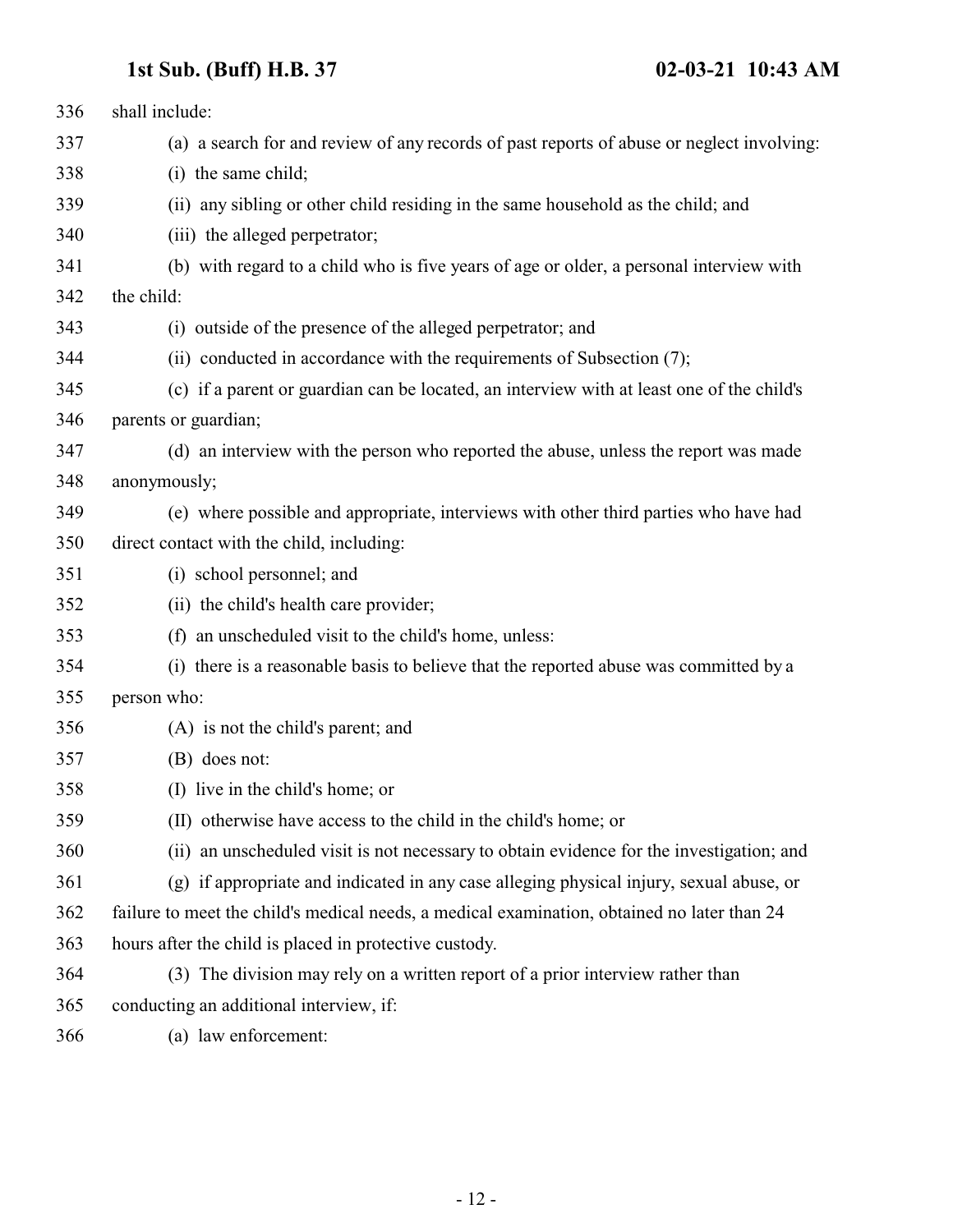| 367 | (i) previously conducted a timely and thorough investigation regarding the alleged            |
|-----|-----------------------------------------------------------------------------------------------|
| 368 | abuse, neglect, or dependency; and                                                            |
| 369 | (ii) produced a written report;                                                               |
| 370 | (b) the investigation described in Subsection $(3)(a)(i)$ included one or more of the         |
| 371 | interviews required by Subsection (2); and                                                    |
| 372 | (c) the division finds that an additional interview is not in the best interest of the child. |
| 373 | (4) (a) The division's determination of whether a report is supported or unsupported          |
| 374 | may be based on the child's statements alone.                                                 |
| 375 | (b) Inability to identify or locate the perpetrator may not be used by the division as a      |
| 376 | basis for:                                                                                    |
| 377 | (i) determining that a report is unsupported; or                                              |
| 378 | (ii) closing the case.                                                                        |
| 379 | (c) The division may not determine a case to be unsupported or identify a case as             |
| 380 | unsupported solely because the perpetrator was an out-of-home perpetrator.                    |
| 381 | (d) Decisions regarding whether a report is supported, unsupported, or without merit          |
| 382 | shall be based on the facts of the case at the time the report was made.                      |
| 383 | (5) The division should maintain protective custody of the child if it finds that one or      |
| 384 | more of the following conditions exist:                                                       |
| 385 | (a) the child does not have a natural parent, guardian, or responsible relative who is        |
| 386 | able and willing to provide safe and appropriate care for the child;                          |
| 387 | (b) (i) shelter of the child is a matter of necessity for the protection of the child; and    |
| 388 | (ii) there are no reasonable means by which the child can be protected in:                    |
| 389 | (A) the child's home; or                                                                      |
| 390 | (B) the home of a responsible relative;                                                       |
| 391 | (c) there is substantial evidence that the parent or guardian is likely to flee the           |
| 392 | jurisdiction of the court; or                                                                 |
| 393 | (d) the child has left a previously court ordered placement.                                  |
| 394 | (6) (a) Within 24 hours after receipt of a child into protective custody, excluding           |
| 395 | weekends and holidays, the division shall:                                                    |
| 396 | (i) convene a child protection team to review the circumstances regarding removal of          |
| 397 | the child from the child's home or school; and                                                |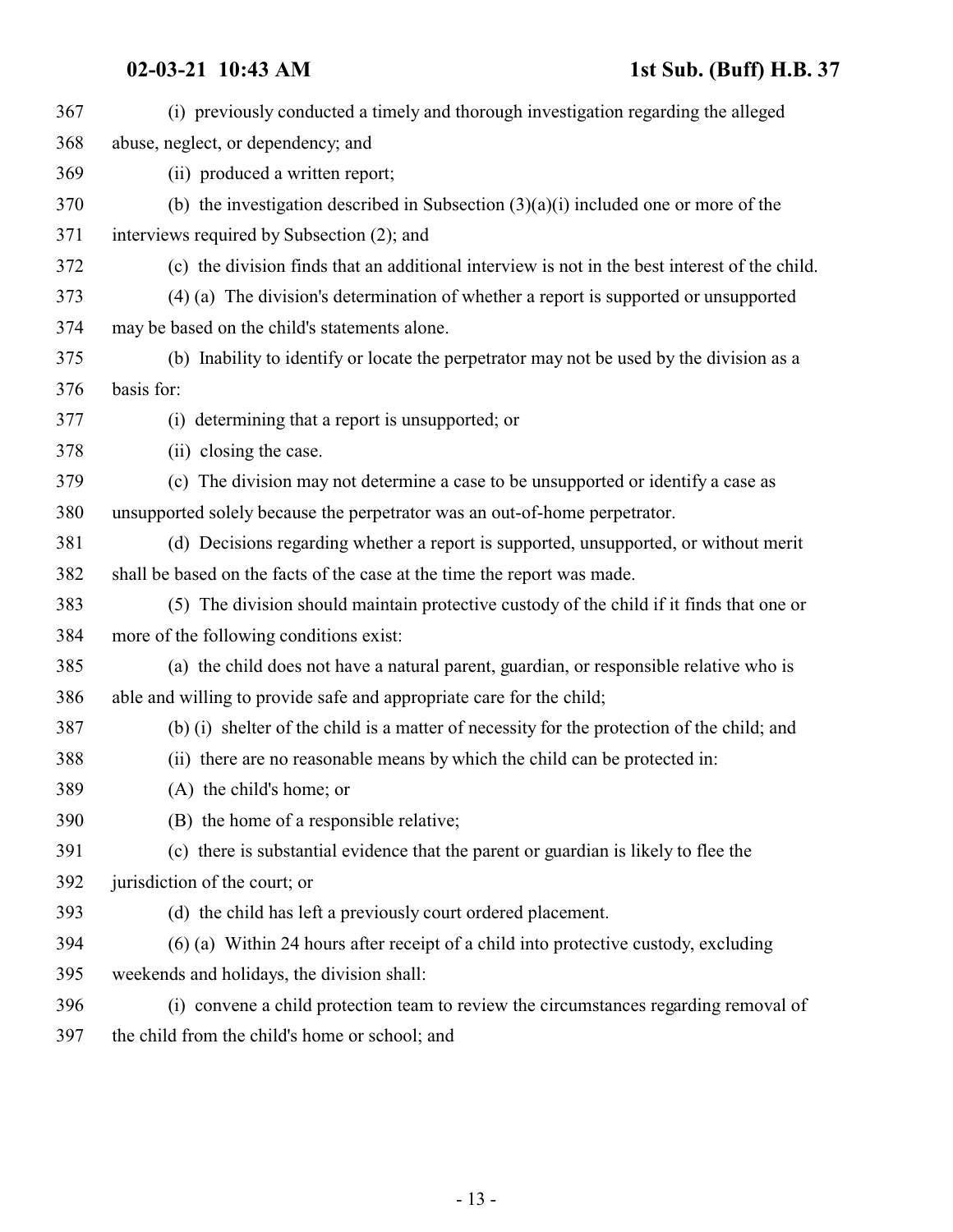| 398 | (ii) prepare the testimony and evidence that will be required of the division at the                      |
|-----|-----------------------------------------------------------------------------------------------------------|
| 399 | shelter hearing, in accordance with Section 78A-6-306.                                                    |
| 400 | $[(b)$ The child protection team may include members of a child protection unit.                          |
| 401 | $[\text{f}\text{c}\text{d}]$ (b) At the 24-hour meeting, the division shall have available for review and |
| 402 | consideration the complete child protective services and foster care history of the child and the         |
| 403 | child's parents and siblings.                                                                             |
| 404 | (7) (a) After receipt of a child into protective custody and prior to the adjudication                    |
| 405 | hearing, all investigative interviews with the child that are initiated by the division shall be:         |
| 406 | (i) except as provided in Subsection $(7)(b)$ , audio or video taped; and                                 |
| 407 | (ii) except as provided in Subsection $(7)(c)$ , conducted with a support person of the                   |
| 408 | child's choice present.                                                                                   |
| 409 | (b) (i) Subject to Subsection $(7)(b)(ii)$ , an interview described in Subsection $(7)(a)$ may            |
| 410 | be conducted without being taped if the child:                                                            |
| 411 | (A) is at least nine years old;                                                                           |
| 412 | (B) refuses to have the interview audio taped; and                                                        |
| 413 | (C) refuses to have the interview video taped.                                                            |
| 414 | (ii) If, pursuant to Subsection $(7)(b)(i)$ , an interview is conducted without being taped,              |
| 415 | the child's refusal shall be documented, as follows:                                                      |
| 416 | (A) the interviewer shall attempt to get the child's refusal on tape, including the reasons               |
| 417 | for the refusal; or                                                                                       |
| 418 | (B) if the child does not allow the refusal, or the reasons for the refusal, to be taped, the             |
| 419 | interviewer shall:                                                                                        |
| 420 | (I) state on the tape that the child is present, but has refused to have the interview,                   |
| 421 | refusal, or the reasons for the refusal taped; or                                                         |
| 422 | (II) if complying with Subsection $(7)(b)(ii)(B)(I)$ will result in the child, who would                  |
| 423 | otherwise consent to be interviewed, to refuse to be interviewed, the interviewer shall                   |
| 424 | document, in writing, that the child refused to allow the interview to be taped and the reasons           |
| 425 | for that refusal.                                                                                         |
| 426 | (iii) The division shall track the number of interviews under this Subsection (7) that are                |
| 427 | not taped, and the number of refusals that are not taped, for each interviewer, in order to               |
| 428 | determine whether a particular interviewer has a higher incidence of refusals, or taped refusals,         |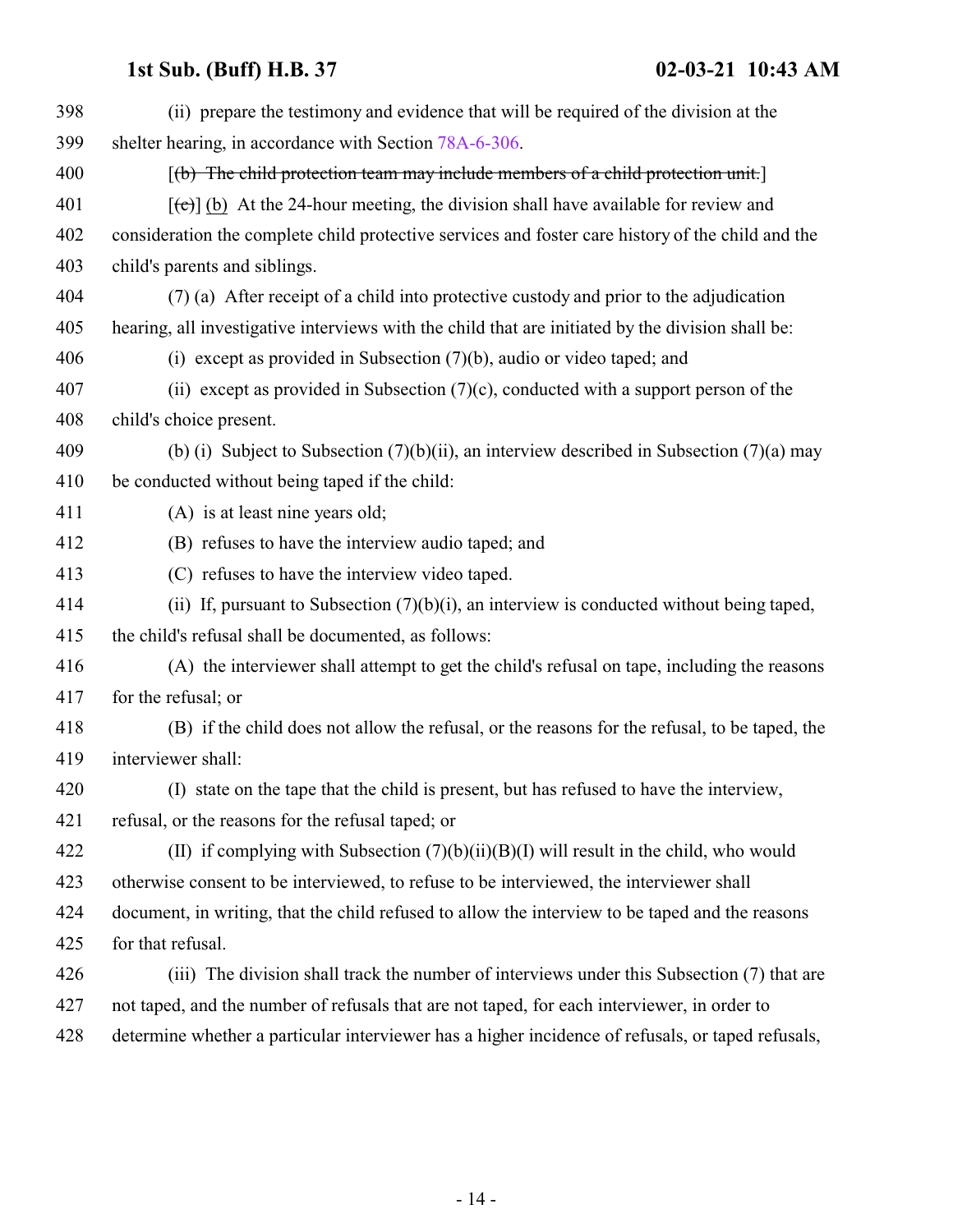| 429 | than other interviewers.                                                                                           |
|-----|--------------------------------------------------------------------------------------------------------------------|
| 430 | (c) (i) Notwithstanding Subsection $(7)(a)(ii)$ , the support person who is present for an                         |
| 431 | interview of a child may not be an alleged perpetrator.                                                            |
| 432 | (ii) Subsection $(7)(a)(ii)$ does not apply if the child refuses to have a support person                          |
| 433 | present during the interview.                                                                                      |
| 434 | (iii) If a child described in Subsection $(7)(c)(ii)$ refuses to have a support person                             |
| 435 | present in the interview, the interviewer shall document, in writing, the refusal and the reasons                  |
| 436 | for the refusal.                                                                                                   |
| 437 | (iv) The division shall track the number of interviews under this Subsection (7) where                             |
| 438 | a child refuses to have a support person present for each interviewer, in order to determine                       |
| 439 | whether a particular interviewer has a higher incidence of refusals than other interviewers.                       |
| 440 | (8) The division shall cooperate with law enforcement investigations and with $\lceil a \cdot \text{child} \rceil$ |
| 441 | protection unit] the members of a child protection team, if applicable, regarding the alleged                      |
| 442 | perpetrator.                                                                                                       |
| 443 | (9) The division may not close an investigation solely on the grounds that the division                            |
| 444 | investigator is unable to locate the child until all reasonable efforts have been made to locate                   |
| 445 | the child and family members including:                                                                            |
| 446 | (a) visiting the home at times other than normal work hours;                                                       |
| 447 | (b) contacting local schools;                                                                                      |
| 448 | (c) contacting local, county, and state law enforcement agencies; and                                              |
| 449 | (d) checking public assistance records.                                                                            |
| 450 | Section 5. Section 62A-4a-202.8 is amended to read:                                                                |
| 451 | 62A-4a-202.8. Child protection team meeting -- Timing.                                                             |
| 452 | A child protection team may assemble for a particular case when:                                                   |
| 453 | (a) the case demonstrates:                                                                                         |
| 454 | the likelihood of severe child abuse or neglect; or<br>(i)                                                         |
| 455 | a high risk of repetition as evidenced by previous involvements with law<br>(ii)                                   |
| 456 | enforcement or the division; and                                                                                   |
| 457 | (b) the child protection team is assembled for the purpose of information sharing and                              |
| 458 | identification of resources, services, or actions that support the child and the child's family.                   |
| 459 | $[\frac{+1}{2}]$ (2) Subject to Subsection $[\frac{+2}{2}]$ (3), if the division files a petition under Section    |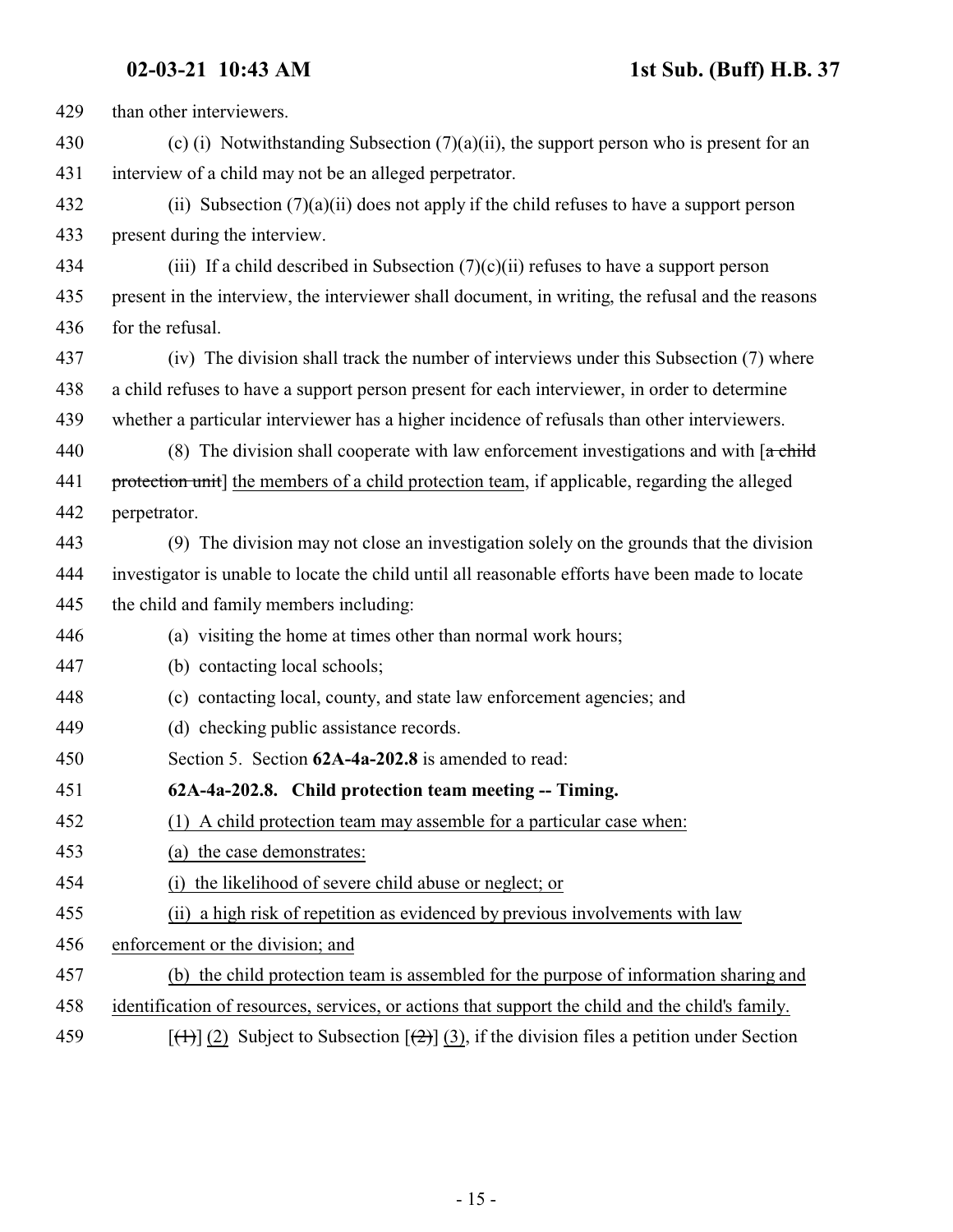| (b) develop or review implementation of a safety plan to protect the child from further<br>$[\frac{1}{2}]$ (3) The child protection team meeting required under Subsection $[\frac{1}{2}]$ (2) shall be |
|---------------------------------------------------------------------------------------------------------------------------------------------------------------------------------------------------------|
|                                                                                                                                                                                                         |
|                                                                                                                                                                                                         |
|                                                                                                                                                                                                         |
|                                                                                                                                                                                                         |
|                                                                                                                                                                                                         |
| (a) 14 days of the day on which the petition is filed under Section 78A-6-304 if the                                                                                                                    |
|                                                                                                                                                                                                         |
| (b) 24 hours of the filing of the petition under Section $78A-6-304$ , excluding weekends                                                                                                               |
| and holidays, if the child who is the subject of the petition will likely be taken into protective                                                                                                      |
| custody unless there is an expedited hearing and services ordered under the protective                                                                                                                  |
|                                                                                                                                                                                                         |
| (c) 24 hours after receipt of a child into protective custody, excluding weekends and                                                                                                                   |
| holidays, if the child is taken into protective custody as provided in Section 62A-4a-202.3.                                                                                                            |
| $(3)$ The child protection team may include members of a child protection unit.                                                                                                                         |
|                                                                                                                                                                                                         |
| (4) At its meeting the child protection team shall review the complete child protective                                                                                                                 |
|                                                                                                                                                                                                         |
|                                                                                                                                                                                                         |
| 62A-4a-409. Investigation by division -- Temporary protective custody --                                                                                                                                |
|                                                                                                                                                                                                         |
| $(1)$ (a) Except as provided in Subsection $(1)(c)$ , the division shall conduct a thorough                                                                                                             |
| preremoval investigation upon receiving either an oral or written report of alleged abuse or                                                                                                            |
| neglect, or an oral or written report under Subsection $62A-4a-404(2)$ , when there is reasonable                                                                                                       |
| cause to suspect that a situation of abuse, neglect, or the circumstances described under                                                                                                               |
|                                                                                                                                                                                                         |
| (b) The primary purpose of the investigation described in Subsection $(1)(a)$ shall be                                                                                                                  |
|                                                                                                                                                                                                         |
| (c) The division is not required to conduct an investigation under Subsection $(1)(a)$ if                                                                                                               |
|                                                                                                                                                                                                         |
|                                                                                                                                                                                                         |
|                                                                                                                                                                                                         |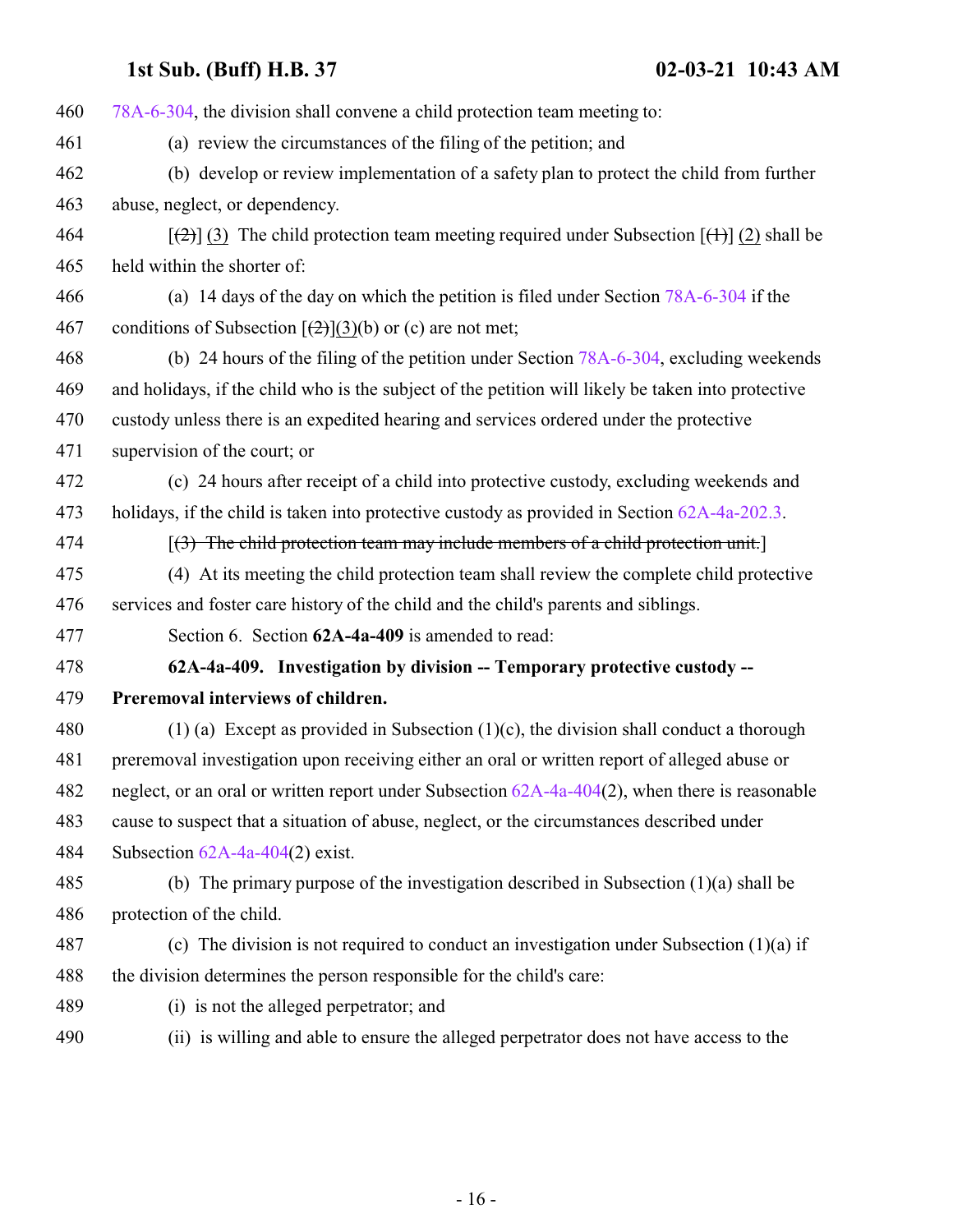| 491 | child.                                                                                            |
|-----|---------------------------------------------------------------------------------------------------|
| 492 | (2) The preremoval investigation described in Subsection $(1)(a)$ shall include the same          |
| 493 | investigative requirements described in Section 62A-4a-202.3.                                     |
| 494 | (3) The division shall make a written report of its investigation that shall include a            |
| 495 | determination regarding whether the alleged abuse or neglect is supported, unsupported, or        |
| 496 | without merit.                                                                                    |
| 497 | (4) (a) The division shall use an interdisciplinary approach when appropriate in dealing          |
| 498 | with reports made under this part.                                                                |
| 499 | (b) The division shall convene a child protection team to assist the division in the              |
| 500 | division's protective, diagnostic, assessment, treatment, and coordination services.              |
| 501 | (c) The division may include members of a child protection $[\text{unit}]$ team in the division's |
| 502 | protective, diagnostic, assessment, treatment, and coordination services.                         |
| 503 | (d) A representative of the division shall serve as the team's coordinator and chair.             |
| 504 | Members of the team shall serve at the coordinator's invitation. Whenever possible, the team      |
| 505 | shall include representatives of:                                                                 |
| 506 | (i) health, mental health, education, and law enforcement agencies;                               |
| 507 | (ii) the child;                                                                                   |
| 508 | (iii) parent and family support groups unless the parent is alleged to be the perpetrator;        |
| 509 | and                                                                                               |
| 510 | (iv) other appropriate agencies or individuals.                                                   |
| 511 | (5) If a report of neglect is based upon or includes an allegation of educational neglect,        |
| 512 | the division shall immediately consult with school authorities to verify the child's status in    |
| 513 | accordance with Sections 53G-6-201 through 53G-6-206.                                             |
| 514 | (6) When the division completes the division's initial investigation under this part, the         |
| 515 | division shall give notice of that completion to the person who made the initial report.          |
| 516 | (7) Division workers or other child protection team members have authority to enter               |
| 517 | upon public or private premises, using appropriate legal processes, to investigate reports of     |
| 518 | alleged abuse or neglect, upon notice to parents of their rights under the Child Abuse            |
| 519 | Prevention and Treatment Act, 42 U.S.C. Sec. 5106, or any successor thereof.                      |
| 520 | (8) With regard to any interview of a child prior to removal of that child from the               |
| 521 | child's home:                                                                                     |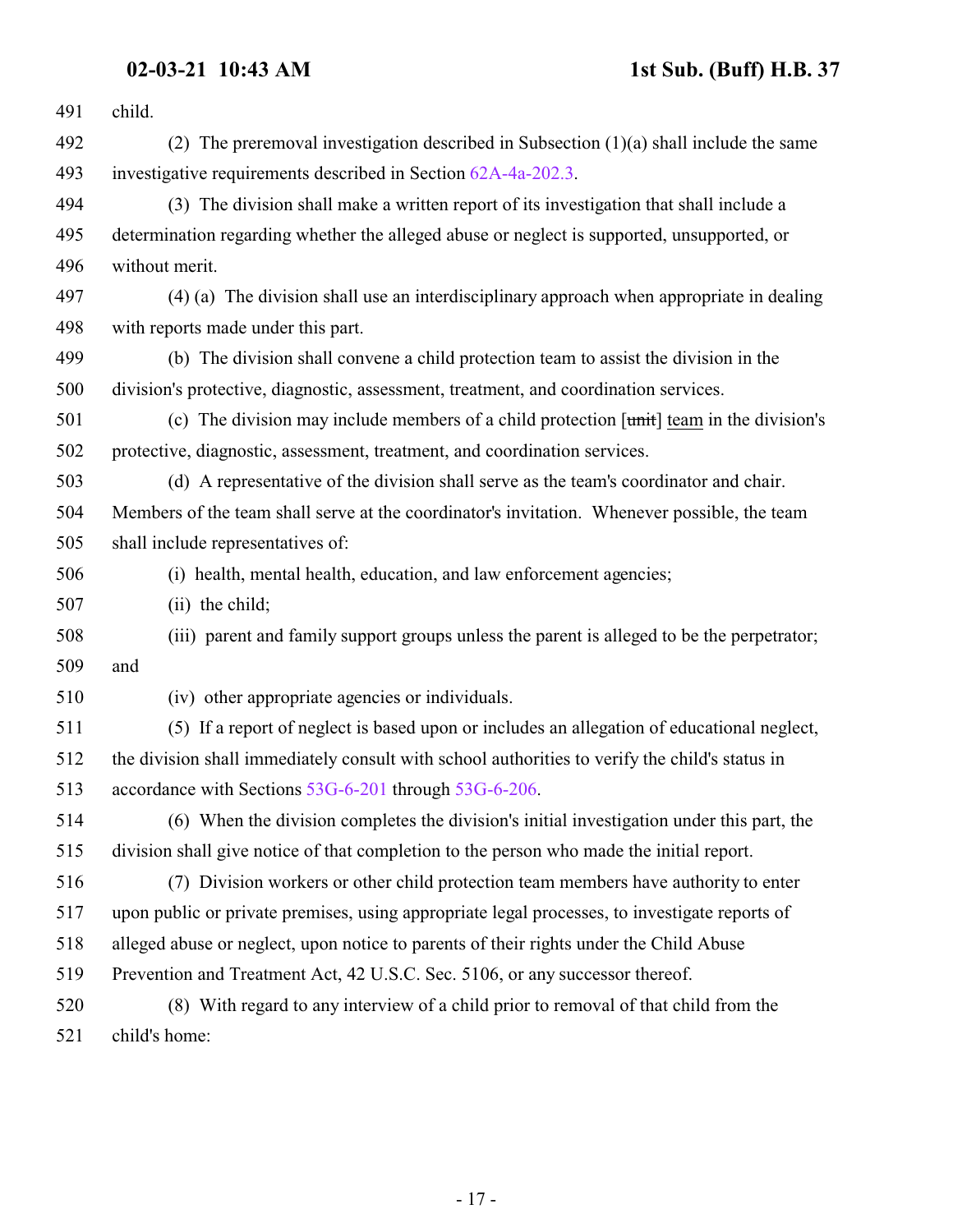<span id="page-17-0"></span>

| 522 | (a) except as provided in Subsection $(8)(b)$ or $(c)$ , the division shall inform a parent of     |
|-----|----------------------------------------------------------------------------------------------------|
| 523 | the child prior to the interview of:                                                               |
| 524 | (i) the specific allegations concerning the child; and                                             |
| 525 | (ii) the time and place of the interview;                                                          |
| 526 | (b) if a child's parent or stepparent, or a parent's paramour has been identified as the           |
| 527 | alleged perpetrator, the division is not required to comply with Subsection $(8)(a)$ ;             |
| 528 | (c) if the perpetrator is unknown, or if the perpetrator's relationship to the child's family      |
| 529 | is unknown, the division may conduct a minimal interview or conversation, not to exceed 15         |
| 530 | minutes, with the child prior to complying with Subsection (8)(a);                                 |
| 531 | (d) in all cases described in Subsection $(8)(b)$ or $(c)$ , a parent of the child shall be        |
| 532 | notified as soon as practicable after the child has been interviewed, but in no case later than 24 |
| 533 | hours after the interview has taken place;                                                         |
| 534 | (e) a child's parents shall be notified of the time and place of all subsequent interviews         |
| 535 | with the child; and                                                                                |
| 536 | (f) the child shall be allowed to have a support person of the child's choice present,             |
| 537 | who:                                                                                               |
| 538 | (i) may include:                                                                                   |
| 539 | (A) a school teacher;                                                                              |
| 540 | (B) an administrator;                                                                              |
| 541 | (C) a guidance counselor;                                                                          |
| 542 | (D) a child care provider;                                                                         |
| 543 | (E) a family member;                                                                               |
| 544 | (F) a family advocate; or                                                                          |
| 545 | (G) a member of the clergy; and                                                                    |
| 546 | (ii) may not be an individual who is alleged to be, or potentially may be, the                     |
| 547 | perpetrator.                                                                                       |
| 548 | (9) In accordance with the procedures and requirements of Sections $62A-4a-202.1$                  |
| 549 | through 62A-4a-202.3, a division worker or child protection team member may take a child           |
| 550 | into protective custody and deliver the child to a law enforcement officer, or place the child in  |
| 551 | an emergency shelter facility approved by the juvenile court, at the earliest opportunity          |
| 552 | subsequent to the child's removal from the child's original environment. Control and               |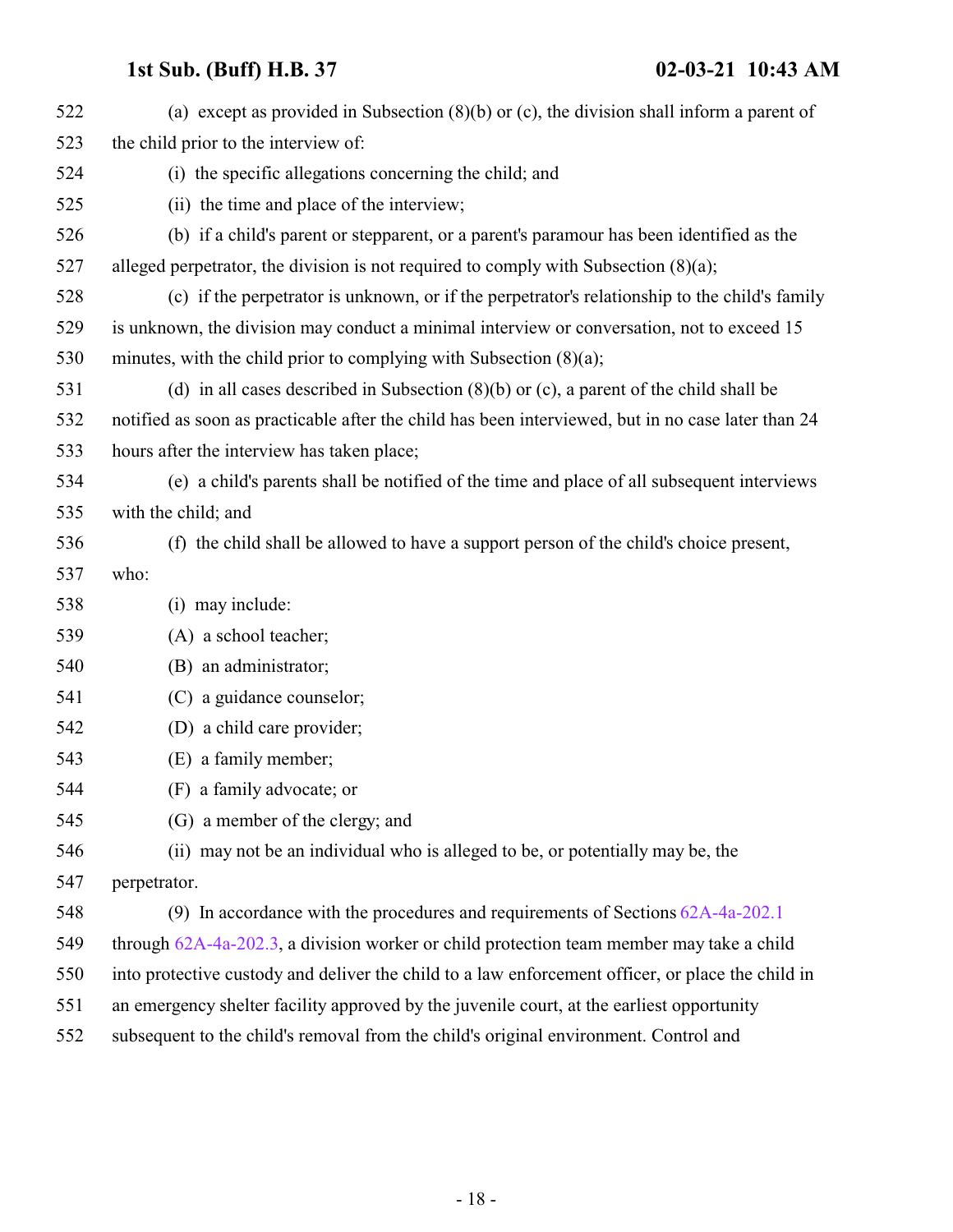| 553 | jurisdiction over the child is determined by the provisions of Title 78A, Chapter 6, Juvenile     |
|-----|---------------------------------------------------------------------------------------------------|
| 554 | Court Act, and as otherwise provided by law.                                                      |
| 555 | (10) With regard to cases in which law enforcement has or is conducting an                        |
| 556 | investigation of alleged abuse or neglect of a child:                                             |
| 557 | (a) the division shall coordinate with law enforcement to ensure that there is an                 |
| 558 | adequate safety plan to protect the child from further abuse or neglect; and                      |
| 559 | (b) the division is not required to duplicate an aspect of the investigation that, in the         |
| 560 | division's determination, has been satisfactorily completed by law enforcement.                   |
| 561 | (11) With regard to a mutual case in which a child protection $[\text{unit}]$ team was involved   |
| 562 | in the investigation of alleged abuse or neglect of a child, the division shall consult with the  |
| 563 | child protection $[\text{unit}]$ team before closing the case.                                    |
| 564 | Section 7. Section 62A-4a-412 is amended to read:                                                 |
| 565 | 62A-4a-412. Reports, information, and referrals confidential -- Exceptions.                       |
| 566 | (1) Except as otherwise provided in this chapter, reports made under this part, as well           |
| 567 | as any other information in the possession of the division obtained as the result of a report are |
| 568 | private, protected, or controlled records under Title 63G, Chapter 2, Government Records          |
| 569 | Access and Management Act, and may only be made available to:                                     |
| 570 | (a) a police or law enforcement agency investigating a report of known or suspected               |
| 571 | abuse or neglect, including members of a child protection [unit] team;                            |
| 572 | (b) a physician who reasonably believes that a child may be the subject of abuse or               |
| 573 | neglect;                                                                                          |
| 574 | (c) an agency that has responsibility or authority to care for, treat, or supervise a minor       |
| 575 | who is the subject of a report;                                                                   |
| 576 | (d) a contract provider that has a written contract with the division to render services to       |
| 577 | a minor who is the subject of a report;                                                           |
| 578 | (e) except as provided in Subsection $63G-2-202(10)$ , a subject of the report, the natural       |
| 579 | parents of the child, and the guardian ad litem;                                                  |
| 580 | (f) a court, upon a finding that access to the records may be necessary for the                   |
| 581 | determination of an issue before the court, provided that in a divorce, custody, or related       |
| 582 | proceeding between private parties, the record alone is:                                          |
| 583 | (i) limited to objective or undisputed facts that were verified at the time of the                |
|     |                                                                                                   |

- 19 -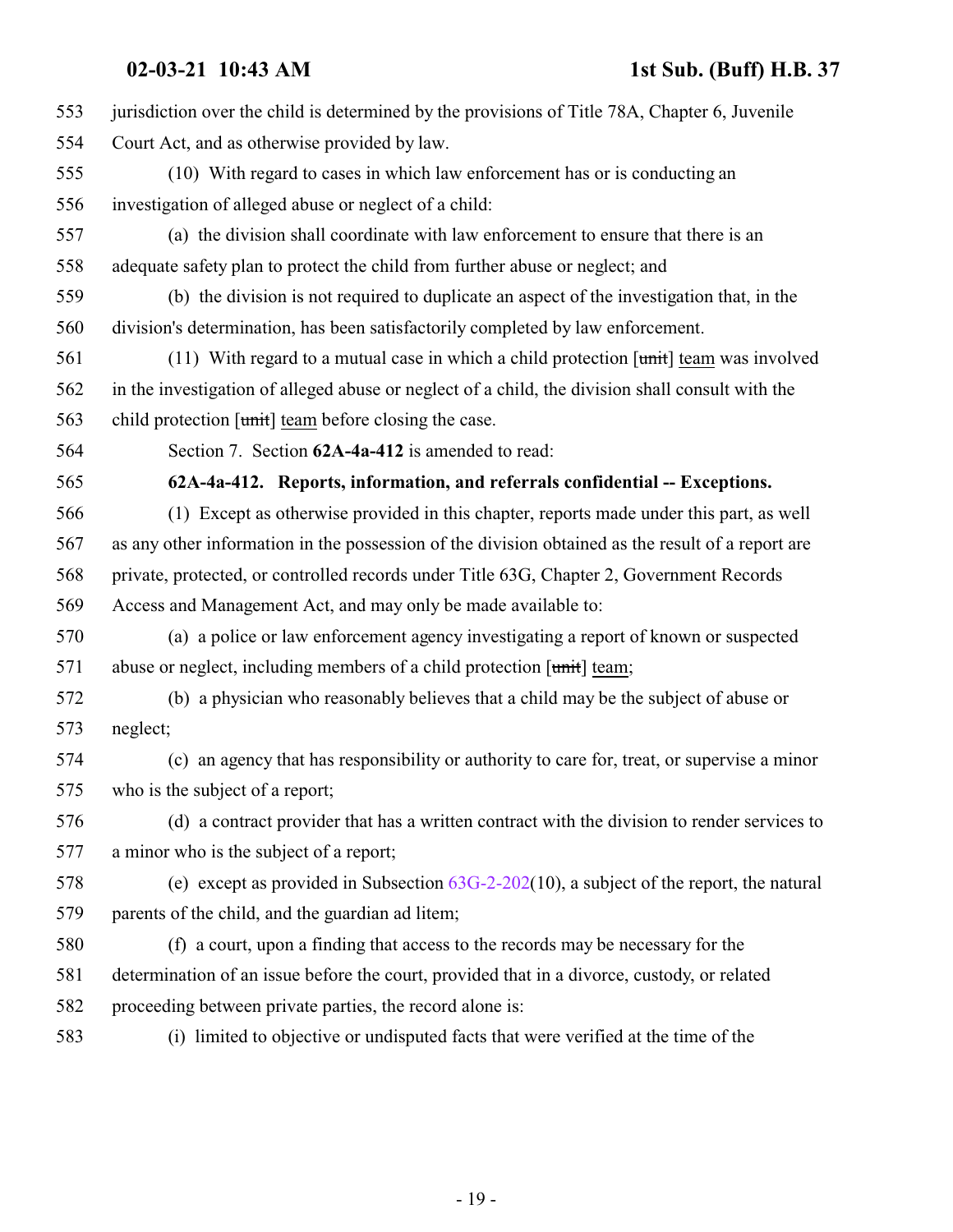investigation; and

 (ii) devoid of conclusions drawn by the division or any of the division's workers on the ultimate issue of whether or not a person's acts or omissions constituted any level of abuse or neglect of another person;

(g) an office of the public prosecutor or its deputies in performing an official duty;

 (h) a person authorized by a Children's Justice Center, for the purposes described in Section [67-5b-102](http://le.utah.gov/UtahCode/SectionLookup.jsp?section=67-5b-102&session=2021GS);

 (i) a person engaged in bona fide research, when approved by the director of the division, if the information does not include names and addresses;

 (j) the State Board of Education, acting on behalf of itself or on behalf of a local education agency, as defined in Section [63J-5-102](http://le.utah.gov/UtahCode/SectionLookup.jsp?section=63j-5-102&session=2021GS), for the purpose of evaluating whether an individual should be permitted to obtain or retain a license as an educator or serve as an employee or volunteer in a school, limited to information with substantiated or supported findings involving an alleged sexual offense, an alleged felony or class A misdemeanor drug offense, or any alleged offense against the person under Title 76, Chapter 5, Offenses Against the Person, and with the understanding that the office must provide the subject of a report received under Subsection (1)(k) with an opportunity to respond to the report before making a decision concerning licensure or employment;

 (k) any person identified in the report as a perpetrator or possible perpetrator of abuse or neglect, after being advised of the screening prohibition in Subsection (2);

604 (l) except as provided in Subsection  $63G-2-202(10)$ , a person filing a petition for a child protective order on behalf of a child who is the subject of the report;

 (m) a licensed child-placing agency or person who is performing a preplacement adoptive evaluation in accordance with the requirements of Sections [78B-6-128](http://le.utah.gov/UtahCode/SectionLookup.jsp?section=78b-6-128&session=2021GS) and [78B-6-130](http://le.utah.gov/UtahCode/SectionLookup.jsp?section=78b-6-130&session=2021GS);

(n) an Indian tribe to:

- (i) certify or license a foster home;
- (ii) render services to a subject of a report; or
- (iii) investigate an allegation of abuse, neglect, or dependency; or

(o) the Division of Substance Abuse and Mental Health, the Department of Health, or a

local substance abuse authority, described in Section [17-43-201](http://le.utah.gov/UtahCode/SectionLookup.jsp?section=17-43-201&session=2021GS), for the purpose of providing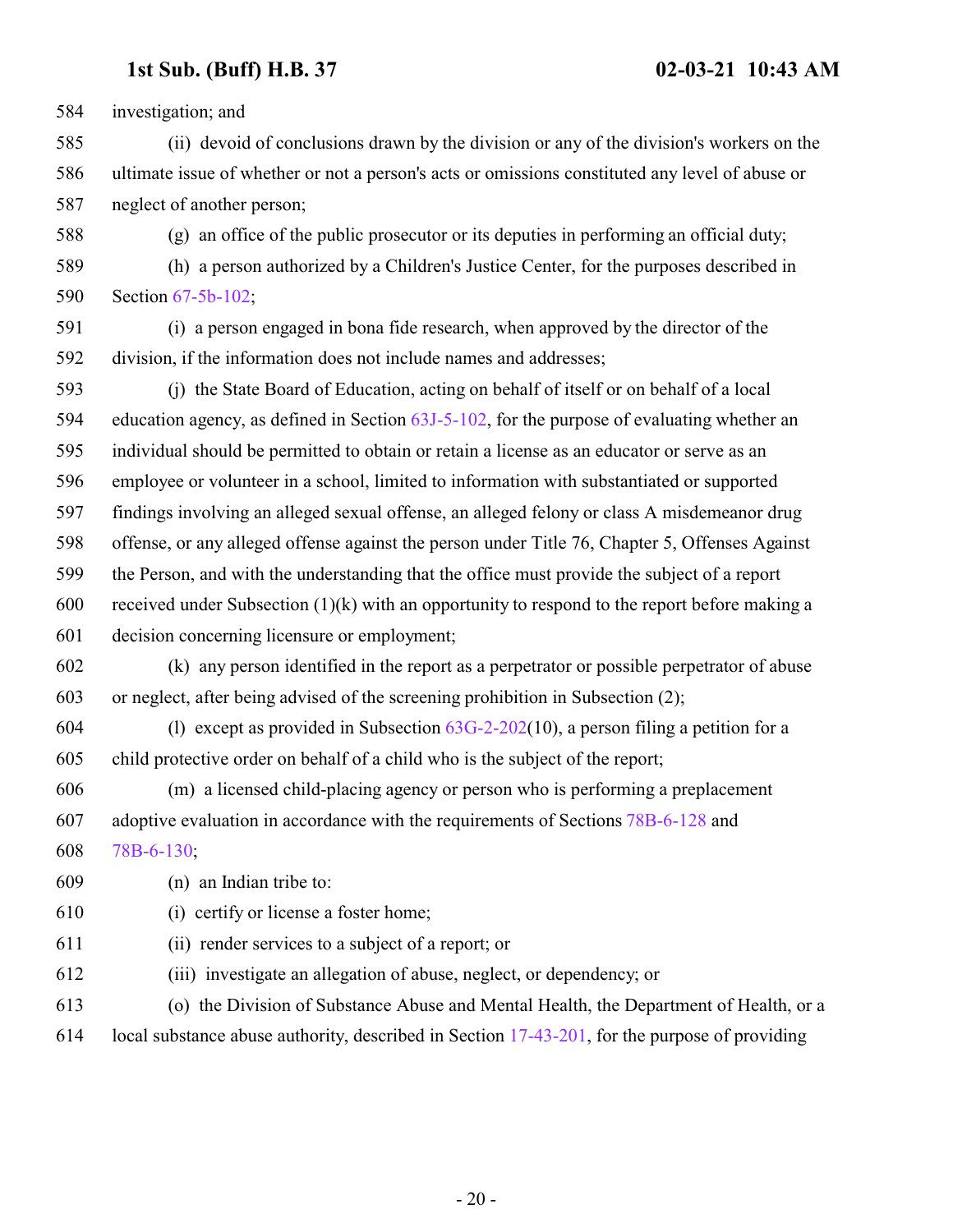| 615 | substance abuse treatment to a pregnant woman, or the services described in Subsection              |
|-----|-----------------------------------------------------------------------------------------------------|
| 616 | $62A-15-103(2)(o)$ .                                                                                |
| 617 | $(2)$ (a) A person, unless listed in Subsection (1), may not request another person to              |
| 618 | obtain or release a report or any other information in the possession of the division obtained as   |
| 619 | a result of the report that is available under Subsection $(1)(k)$ to screen for potential          |
| 620 | perpetrators of abuse or neglect.                                                                   |
| 621 | (b) A person who requests information knowing that the request is a violation of                    |
| 622 | Subsection $(2)(a)$ is subject to the criminal penalty in Subsection (4).                           |
| 623 | (3) (a) Except as provided in Section $62A-4a-1007$ and Subsection (3)(b), the division             |
| 624 | and law enforcement officials shall ensure the anonymity of the person or persons making the        |
| 625 | initial report and any others involved in its subsequent investigation.                             |
| 626 | (b) Notwithstanding any other provision of law, excluding Section 78A-6-317, but                    |
| 627 | including this chapter and Title 63G, Chapter 2, Government Records Access and Management           |
| 628 | Act, when the division makes a report or other information in the division's possession             |
| 629 | available under Subsection $(1)(e)$ to a subject of the report or a parent of a child, the division |
| 630 | shall remove from the report or other information only the names, addresses, and telephone          |
| 631 | numbers of individuals or specific information that could:                                          |
| 632 | (i) identify the referent;                                                                          |
| 633 | (ii) impede a criminal investigation; or                                                            |
| 634 | (iii) endanger a person's safety.                                                                   |
| 635 | (4) Any person who [wilfully] willfully permits, or aides and abets the release of data             |
| 636 | or information obtained as a result of this part, in the possession of the division or contained on |
| 637 | any part of the Management Information System, in violation of this part or Sections                |
| 638 | 62A-4a-1003 through 62A-4a-1007, is guilty of a class C misdemeanor.                                |
| 639 | (5) The physician-patient privilege is not a ground for excluding evidence regarding a              |
| 640 | child's injuries or the cause of those injuries, in any proceeding resulting from a report made in  |
| 641 | good faith pursuant to this part.                                                                   |
| 642 | (6) A child-placing agency or person who receives a report in connection with a                     |
| 643 | preplacement adoptive evaluation pursuant to Sections 78B-6-128 and 78B-6-130.                      |
| 644 | (a) may provide this report to the person who is the subject of the report; and                     |
| 645 | (b) may provide this report to a person who is performing a preplacement adoptive                   |
|     |                                                                                                     |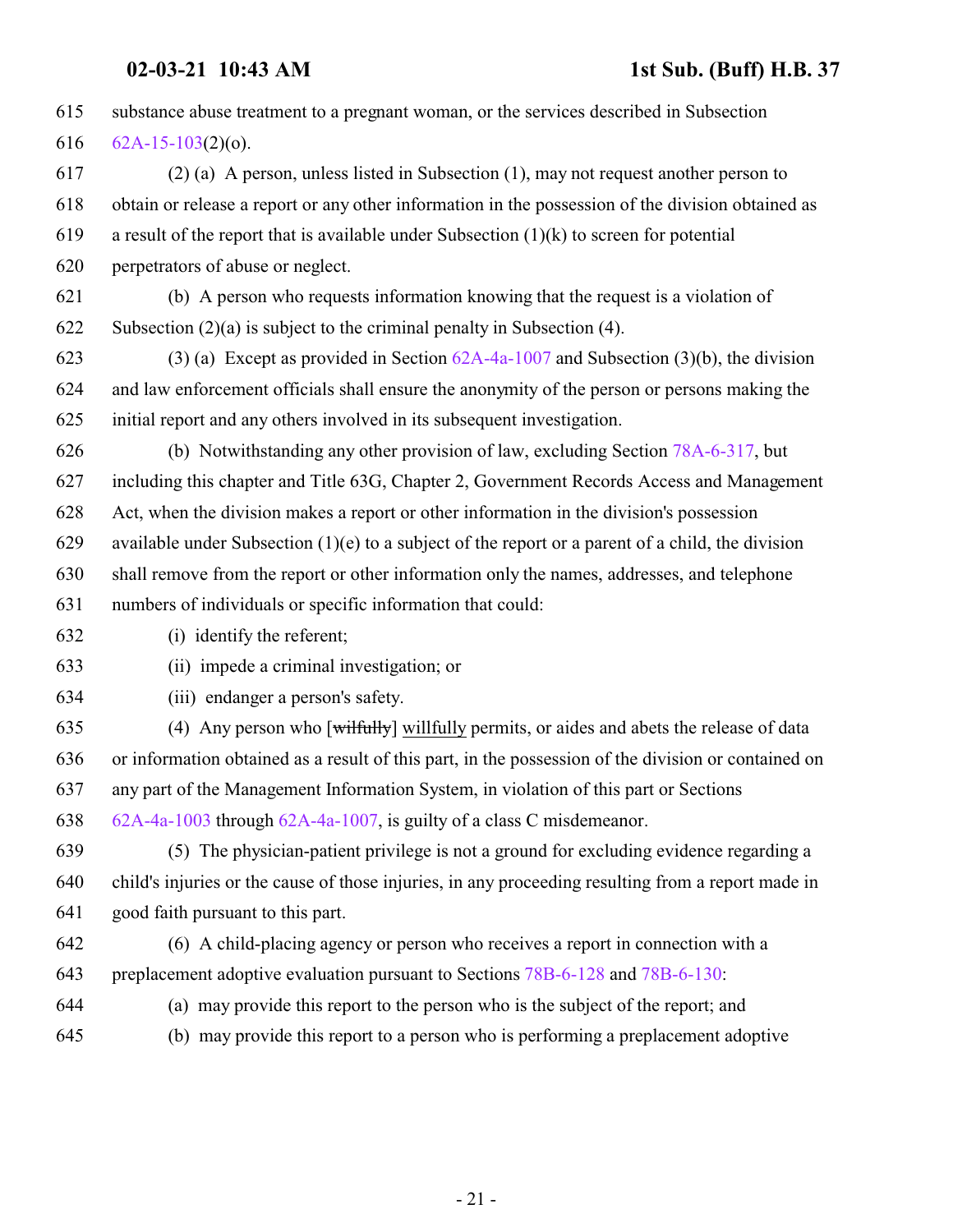| 646 | evaluation in accordance with the requirement of Sections 78B-6-128 and 78B-6-130, or to a                      |
|-----|-----------------------------------------------------------------------------------------------------------------|
| 647 | licensed child-placing agency or to an attorney seeking to facilitate an adoption.                              |
| 648 | (7) A member of a child protection team may, before the day on which the child is                               |
| 649 | removed, share case-specific information obtained from the division under this section with                     |
| 650 | other members of the child protection team.                                                                     |
| 651 | Section 8. Section 63I-1-262 is amended to read:                                                                |
| 652 | 63I-1-262. Repeal dates, Title 62A.                                                                             |
| 653 | (1) Subsections $62A-1-120(8)(g)$ , (h), and (i) relating to completion of premarital                           |
| 654 | counseling or education under Section $30-1-34$ are repealed July 1, 2023.                                      |
| 655 | (2) Section $62A-3-209$ is repealed July 1, 2023.                                                               |
| 656 | $[3]$ Section 62A-4a-202.9 is repealed December 31, 2021.                                                       |
| 657 | $[$ (4)] (3) Section 62A-4a-213 is repealed July 1, 2024.                                                       |
| 658 | $[5]$ (4) Sections 62A-5a-101, 62A-5a-102, 62A-5a-103, and 62A-5a-104, which                                    |
| 659 | create the Coordinating Council for Persons with Disabilities, are repealed July 1, 2022.                       |
| 660 | $[ (6) ] (5)$ Section 62A-15-114 is repealed December 31, 2021.                                                 |
| 661 | $[\overline{(+)}]$ (6) Subsections 62A-15-116(1) and $[\overline{(+)}]$ (5), the language that states "In       |
| 662 | consultation with the Behavioral Health Crisis Response Commission, established in Section                      |
| 663 | 63C-18-202," is repealed January 1, 2023.                                                                       |
| 664 | $[ (8) ]$ (7) Section 62A-15-118 is repealed December 31, 2023.                                                 |
| 665 | $[\frac{(\Theta)}{(\Theta)}]$ (8) Subsections 62A-15-605(3)(h) and (4) relating to the study of long-term needs |
| 666 | for adult beds in the state hospital are repealed July 1, 2022.                                                 |
| 667 | $[(10)(9)$ Section 62A-15-605, which creates the Forensic Mental Health Coordinating                            |
| 668 | Council, is repealed July 1, 2023.                                                                              |
| 669 | $[ (11) ] (10)$ Subsections 62A-15-1100(1) and 62A-15-1101(9), in relation to the Utah                          |
| 670 | Substance Use and Mental Health Advisory Council, are repealed January 1, 2023.                                 |
| 671 | $[\frac{12}{11}]$ In relation to the Behavioral Health Crisis Response Commission, on July                      |
| 672 | 1, 2023:                                                                                                        |
| 673 | (a) Subsections $62A-15-1301(2)$ and $62A-15-1401(1)$ are repealed;                                             |
| 674 | (b) Subsection $62A-15-1302(1)(b)$ , the language that states "and in consultation with                         |
| 675 | the commission" is repealed;                                                                                    |
| 676 | (c) [Section] Subsection $62A-15-1303(1)$ , the language that states "In consultation with                      |